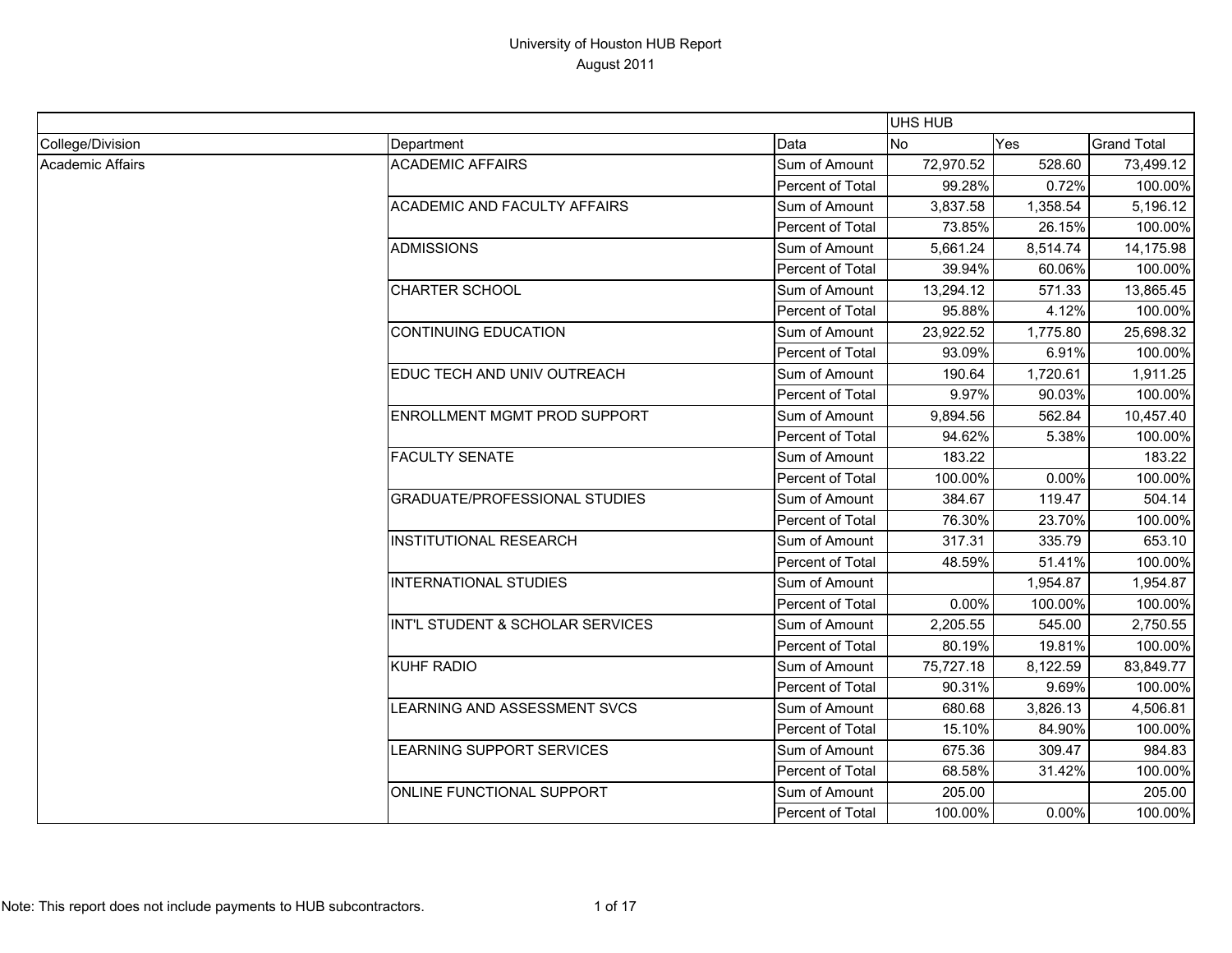|                                   |                                       |                         | UHS HUB    |           |                    |
|-----------------------------------|---------------------------------------|-------------------------|------------|-----------|--------------------|
| College/Division                  | Department                            | Data                    | No         | Yes       | <b>Grand Total</b> |
| Academic Affairs                  | <b>REGISTRATION AND ACADEMIC RECO</b> | Sum of Amount           | 2,202.71   | 267.74    | 2,470.45           |
|                                   |                                       | Percent of Total        | 89.16%     | 10.84%    | 100.00%            |
|                                   | <b>SCHOLARSHIPS AND FINANCIAL AID</b> | Sum of Amount           | 16,529.75  | 1,311.34  | 17,841.09          |
|                                   |                                       | Percent of Total        | 92.65%     | 7.35%     | 100.00%            |
|                                   | TV PUBLIC BROADCASTING                | Sum of Amount           | 457,399.58 | 5,447.78  | 462,847.36         |
|                                   |                                       | Percent of Total        | 98.82%     | 1.18%     | 100.00%            |
|                                   | UH OFF-CAMPUS SUPPORT                 | Sum of Amount           | 26,787.77  | 148.07    | 26,935.84          |
|                                   |                                       | Percent of Total        | 99.45%     | 0.55%     | 100.00%            |
|                                   | UH WELCOME CENTER                     | Sum of Amount           | 35.00      | 116.07    | 151.07             |
|                                   |                                       | Percent of Total        | 23.17%     | 76.83%    | 100.00%            |
|                                   | UNDERGRADUATE SCHOLARS                | Sum of Amount           | 9,382.67   | 1,776.32  | 11,158.99          |
|                                   |                                       | Percent of Total        | 84.08%     | 15.92%    | 100.00%            |
|                                   | UNDERGRADUATE STUDIES                 | Sum of Amount           | 513.45     |           | 513.45             |
|                                   |                                       | Percent of Total        | 100.00%    | 0.00%     | 100.00%            |
|                                   | UNIVERSITY TESTING SERVICES           | Sum of Amount           | 514.76     | 2,114.92  | 2,629.68           |
|                                   |                                       | Percent of Total        | 19.58%     | 80.42%    | 100.00%            |
|                                   | <b>URBAN EXPERIENCE VPSA</b>          | Sum of Amount           |            | 780.89    | 780.89             |
|                                   |                                       | Percent of Total        | 0.00%      | 100.00%   | 100.00%            |
|                                   | <b>VETERAN SERVICES</b>               | Sum of Amount           | 143.72     |           | 143.72             |
|                                   |                                       | Percent of Total        | 100.00%    | 0.00%     | 100.00%            |
| Academic Affairs Sum of Amount    |                                       |                         | 723,659.56 | 42,208.91 | 765,868.47         |
| Academic Affairs Percent of Total |                                       |                         | 94.49%     | 5.51%     | 100.00%            |
| Administration and Finance        | <b>ADMINISTRATION &amp; FINANCE</b>   | Sum of Amount           | 3,107.39   | 562.67    | 3,670.06           |
|                                   |                                       | Percent of Total        | 84.67%     | 15.33%    | 100.00%            |
|                                   | <b>AUXILIARY SERVICES OPERATIONS</b>  | Sum of Amount           | 54,832.08  | 3,002.66  | 57,834.74          |
|                                   |                                       | Percent of Total        | 94.81%     | 5.19%     | 100.00%            |
|                                   | <b>BUDGET</b>                         | Sum of Amount           | 1,717.26   | 1,198.86  | 2,916.12           |
|                                   |                                       | Percent of Total        | 58.89%     | 41.11%    | 100.00%            |
|                                   | <b>BUSINESS SERVICES OPERATIONS</b>   | Sum of Amount           | 430.42     | 267.02    | 697.44             |
|                                   |                                       | Percent of Total        | 61.71%     | 38.29%    | 100.00%            |
|                                   | CENTRAL FACILITY SERVICES             | Sum of Amount           | 7,736.55   | 395.84    | 8,132.39           |
|                                   |                                       | <b>Percent of Total</b> | 95.13%     | 4.87%     | 100.00%            |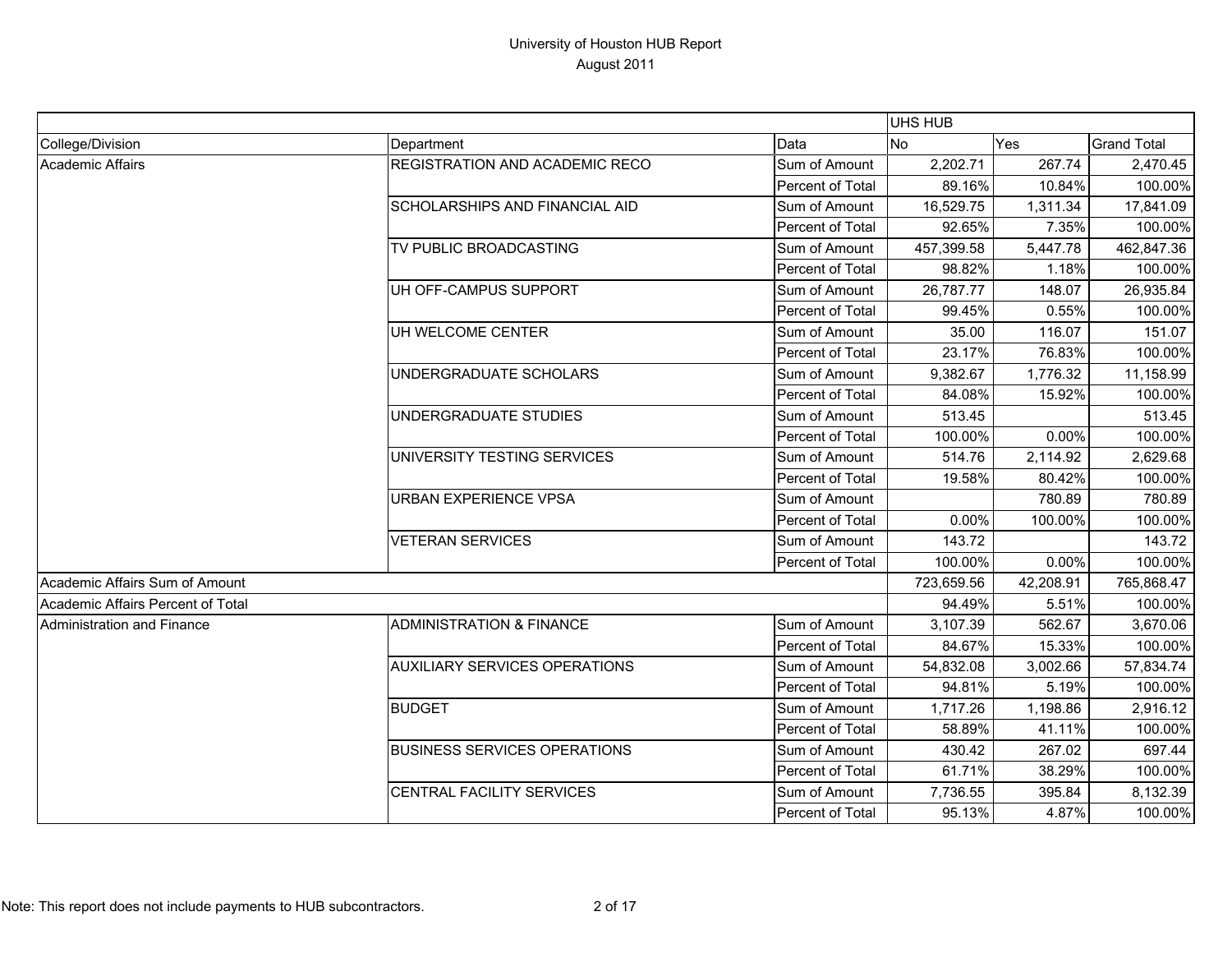|                            |                                               |                  | UHS HUB       |              |                    |
|----------------------------|-----------------------------------------------|------------------|---------------|--------------|--------------------|
| College/Division           | Department                                    | Data             | <b>No</b>     | Yes          | <b>Grand Total</b> |
| Administration and Finance | <b>CULLEN PERFORMANCE HALL</b>                | Sum of Amount    | 1,052.89      |              | 1,052.89           |
|                            |                                               | Percent of Total | 100.00%       | 0.00%        | 100.00%            |
|                            | <b>ENTERPRISE SYSTEMS</b>                     | Sum of Amount    | 327,564.84    | 82,870.40    | 410,435.24         |
|                            |                                               | Percent of Total | 79.81%        | 20.19%       | 100.00%            |
|                            | <b>ENVIRONMENTAL HEALTH RISK MGMT</b>         | Sum of Amount    | 10,730.18     | 42.10        | 10,772.28          |
|                            |                                               | Percent of Total | 99.61%        | 0.39%        | 100.00%            |
|                            | <b>FACILITIES MANAGEMENT</b>                  | Sum of Amount    | 1,917.73      | 2,443.97     | 4,361.70           |
|                            |                                               | Percent of Total | 43.97%        | 56.03%       | 100.00%            |
|                            | <b>FACILITIES PLANNING &amp; CONSTRUCTION</b> | Sum of Amount    | 13,061,904.59 | 2,552,212.85 | 15,614,117.44      |
|                            |                                               | Percent of Total | 83.65%        | 16.35%       | 100.00%            |
|                            | FINANCE-A&F                                   | Sum of Amount    | 2,359.50      | 3,199.20     | 5,558.70           |
|                            |                                               | Percent of Total | 42.45%        | 57.55%       | 100.00%            |
|                            | <b>FINANCIAL REPORTING</b>                    | Sum of Amount    |               | 172.44       | 172.44             |
|                            |                                               | Percent of Total | 0.00%         | 100.00%      | 100.00%            |
|                            | HIGH PERFORMANCE COMPUTING & NETWORKS         | Sum of Amount    | 12,266.58     | 1,558.94     | 13,825.52          |
|                            |                                               | Percent of Total | 88.72%        | 11.28%       | 100.00%            |
|                            | <b>HUMAN RESOURCES</b>                        | Sum of Amount    | 19,236.94     | 393.64       | 19,630.58          |
|                            |                                               | Percent of Total | 97.99%        | 2.01%        | 100.00%            |
|                            | INST - ADMINISTRATION & FINANCE               | Sum of Amount    | 4,000.00      |              | 4,000.00           |
|                            |                                               | Percent of Total | 100.00%       | 0.00%        | 100.00%            |
|                            | <b>INST - BUSINESS SERVICES</b>               | Sum of Amount    | 31,359.17     |              | 31,359.17          |
|                            |                                               | Percent of Total | 100.00%       | 0.00%        | 100.00%            |
|                            | <b>INST - FINANCIAL ACCOUNTING</b>            | Sum of Amount    | 5,995.00      |              | 5,995.00           |
|                            |                                               | Percent of Total | 100.00%       | 0.00%        | 100.00%            |
|                            | <b>INST - PLANT</b>                           | Sum of Amount    | 24,888.92     |              | 24,888.92          |
|                            |                                               | Percent of Total | 100.00%       | 0.00%        | 100.00%            |
|                            | MINOR AND PLANNED PROJECTS                    | Sum of Amount    | 1,348.20      |              | 1,348.20           |
|                            |                                               | Percent of Total | 100.00%       | 0.00%        | 100.00%            |
|                            | ONE CARD PROGRAM                              | Sum of Amount    | 9,870.00      |              | 9,870.00           |
|                            |                                               | Percent of Total | 100.00%       | 0.00%        | 100.00%            |
|                            | PARKING & TRANSPORTATION OPERATIONS           | Sum of Amount    | 167,554.58    | 11,521.63    | 179,076.21         |
|                            |                                               | Percent of Total | 93.57%        | 6.43%        | 100.00%            |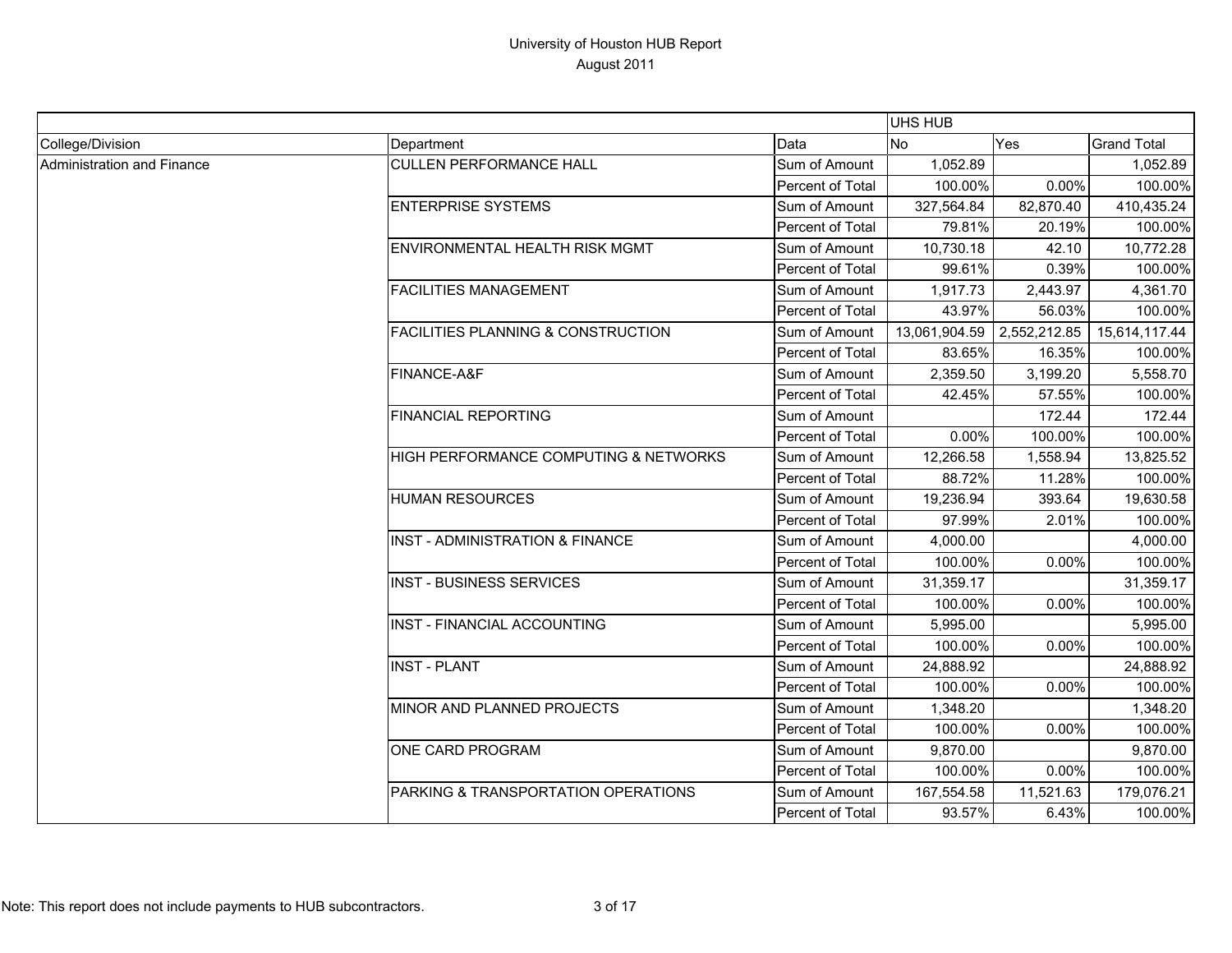|                                             |                                          |                  | UHS HUB       |              |                    |
|---------------------------------------------|------------------------------------------|------------------|---------------|--------------|--------------------|
| College/Division                            | Department                               | Data             | <b>No</b>     | Yes          | <b>Grand Total</b> |
| <b>Administration and Finance</b>           | PHY PLANT-AUTOMOTIVE                     | Sum of Amount    | 16,884.73     | 2,308.06     | 19,192.79          |
|                                             |                                          | Percent of Total | 87.97%        | 12.03%       | 100.00%            |
|                                             | PHY PLANT-CUSTODIAL SVCS                 | Sum of Amount    | 5,565.70      | 184.74       | 5,750.44           |
|                                             |                                          | Percent of Total | 96.79%        | 3.21%        | 100.00%            |
|                                             | PHY PLANT-GROUNDS MAINT                  | Sum of Amount    | 5,273.63      | 2,750.00     | 8,023.63           |
|                                             |                                          | Percent of Total | 65.73%        | 34.27%       | 100.00%            |
|                                             | PHYSICAL PLANT                           | Sum of Amount    | 90,325.76     | 61,126.37    | 151,452.13         |
|                                             |                                          | Percent of Total | 59.64%        | 40.36%       | 100.00%            |
|                                             | <b>POLICE</b>                            | Sum of Amount    | 149,576.29    | 72,613.50    | 222,189.79         |
|                                             |                                          | Percent of Total | 67.32%        | 32.68%       | 100.00%            |
|                                             | POSTAL SERVICES OPERATIONS               | Sum of Amount    | 41,496.28     | 836.05       | 42,332.33          |
|                                             |                                          | Percent of Total | 98.03%        | 1.97%        | 100.00%            |
|                                             | PRINTING OPERATIONS                      | Sum of Amount    | 7,501.74      | 267.87       | 7,769.61           |
|                                             |                                          | Percent of Total | 96.55%        | 3.45%        | 100.00%            |
|                                             | <b>REAL ESTATE SERVICES</b>              | Sum of Amount    | 996.20        |              | 996.20             |
|                                             |                                          | Percent of Total | 100.00%       | 0.00%        | 100.00%            |
|                                             | <b>SKILLED TRADES</b>                    | Sum of Amount    | 5,700.34      |              | 5,700.34           |
|                                             |                                          | Percent of Total | 100.00%       | 0.00%        | 100.00%            |
|                                             | STUDENT FINANCIAL SERVICES               | Sum of Amount    | 10,847.34     | 2,296.04     | 13,143.38          |
|                                             |                                          | Percent of Total | 82.53%        | 17.47%       | 100.00%            |
|                                             | <b>TECHNOLOGY SERVICES &amp; SUPPORT</b> | Sum of Amount    | 86,133.60     | 50,460.97    | 136,594.57         |
|                                             |                                          | Percent of Total | 63.06%        | 36.94%       | 100.00%            |
|                                             | <b>UIT SECURITY</b>                      | Sum of Amount    | 102,704.80    | 294.92       | 102,999.72         |
|                                             |                                          | Percent of Total | 99.71%        | 0.29%        | 100.00%            |
|                                             | UNIV PROPERTY SERVICES OPERATIONS        | Sum of Amount    | 321,436.66    |              | 321,436.66         |
|                                             |                                          | Percent of Total | 100.00%       | 0.00%        | 100.00%            |
|                                             | UNIVERSITY INFORMATION TECHNOLOGY        | Sum of Amount    | 6,304.44      | 6,503.99     | 12,808.43          |
|                                             |                                          | Percent of Total | 49.22%        | 50.78%       | 100.00%            |
|                                             | UTILITY & TECHNICAL SERVICES             | Sum of Amount    | 61,984.78     | 22,172.29    | 84,157.07          |
|                                             |                                          | Percent of Total | 73.65%        | 26.35%       | 100.00%            |
| Administration and Finance Sum of Amount    |                                          |                  | 14,662,605.11 | 2,881,657.02 | 17,544,262.13      |
| Administration and Finance Percent of Total |                                          |                  | 83.57%        | 16.43%       | 100.00%            |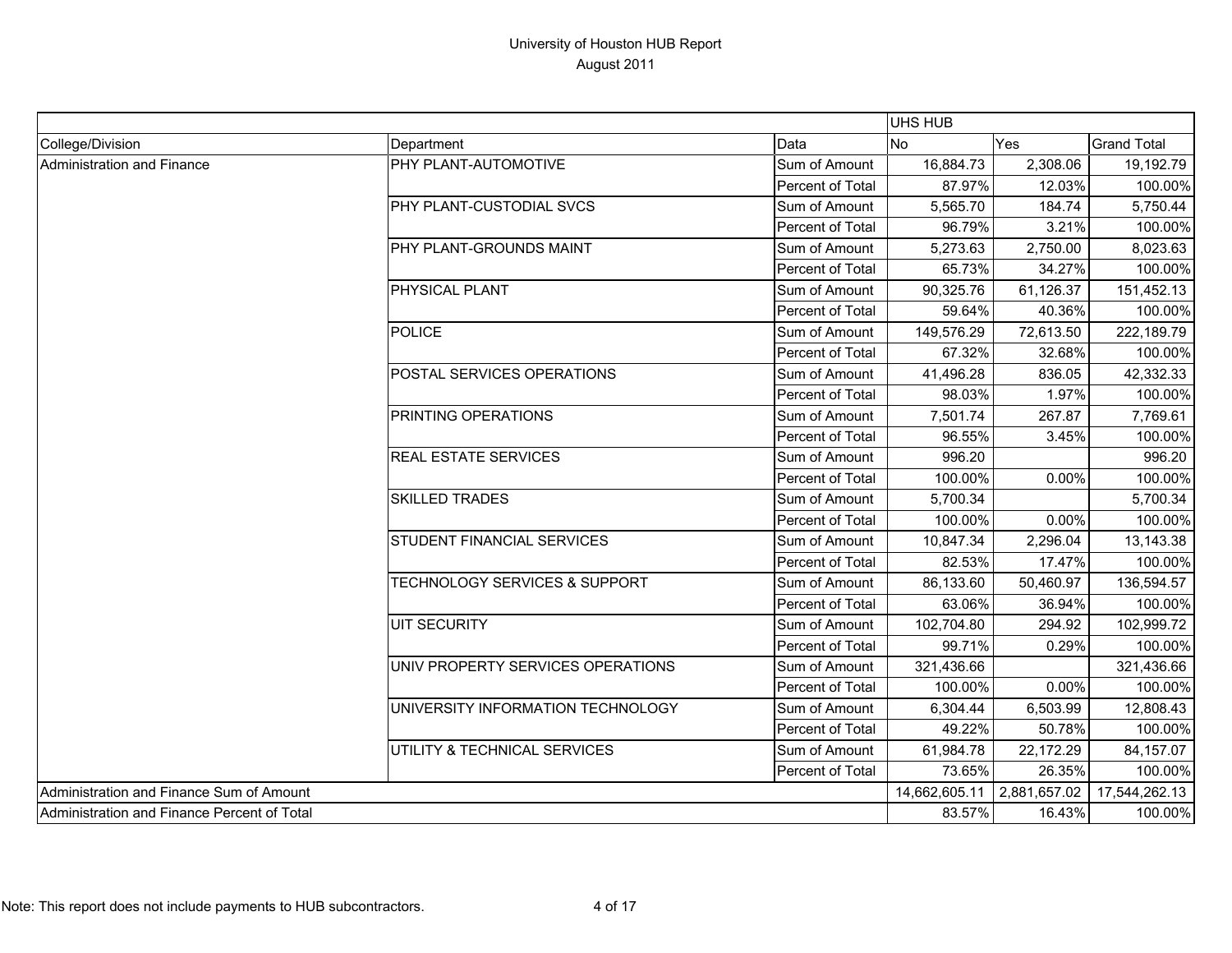|                                |                                       |                  | <b>UHS HUB</b> |           |                    |
|--------------------------------|---------------------------------------|------------------|----------------|-----------|--------------------|
| College/Division               | Department                            | Data             | <b>No</b>      | Yes       | <b>Grand Total</b> |
| Architecture                   | <b>DEAN, ARCHITECTURE</b>             | Sum of Amount    | 61,823.61      | 50,898.22 | 112,721.83         |
|                                |                                       | Percent of Total | 54.85%         | 45.15%    | 100.00%            |
| Architecture Sum of Amount     |                                       |                  | 61,823.61      | 50,898.22 | 112,721.83         |
| Architecture Percent of Total  |                                       |                  | 54.85%         | 45.15%    | 100.00%            |
| <b>Athletics</b>               | <b>INTERCOLLEGIATE ATHLETICS</b>      | Sum of Amount    | 365,533.64     | 81,810.73 | 447,344.37         |
|                                |                                       | Percent of Total | 81.71%         | 18.29%    | 100.00%            |
| Athletics Sum of Amount        |                                       |                  | 365,533.64     | 81,810.73 | 447,344.37         |
| Athletics Percent of Total     |                                       |                  | 81.71%         | 18.29%    | 100.00%            |
| <b>Business Administration</b> | ACCOUNTANCY AND TAXATION              | Sum of Amount    | 1,567.63       | 678.55    | 2,246.18           |
|                                |                                       | Percent of Total | 69.79%         | 30.21%    | 100.00%            |
|                                | <b>ACCOUNTING CERTIFICATE PROGRAM</b> | Sum of Amount    | 302.36         | 316.05    | 618.41             |
|                                |                                       | Percent of Total | 48.89%         | 51.11%    | 100.00%            |
|                                | <b>BAUER CAREER SERVICES CTR</b>      | Sum of Amount    | 5,671.72       | 1,919.20  | 7,590.92           |
|                                |                                       | Percent of Total | 74.72%         | 25.28%    | 100.00%            |
|                                | <b>BAUER COMMUNICATIONS</b>           | Sum of Amount    | 14,925.73      | 458.73    | 15,384.46          |
|                                |                                       | Percent of Total | 97.02%         | 2.98%     | 100.00%            |
|                                | BAUER DIVISION OF TECHNOLOGY          | Sum of Amount    | 54,478.85      | 23,326.77 | 77,805.62          |
|                                |                                       | Percent of Total | 70.02%         | 29.98%    | 100.00%            |
|                                | CTR FOR EXECUTIVE DEVELOPMENT         | Sum of Amount    | 137.11         |           | 137.11             |
|                                |                                       | Percent of Total | 100.00%        | 0.00%     | 100.00%            |
|                                | DEAN'S OFFICE, BAUER COLLEGE          | Sum of Amount    | 35,773.69      | 28,936.62 | 64,710.31          |
|                                |                                       | Percent of Total | 55.28%         | 44.72%    | 100.00%            |
|                                | <b>DECISION AND INFORMATION SCIEN</b> | Sum of Amount    | 31,759.45      | 468.35    | 32,227.80          |
|                                |                                       | Percent of Total | 98.55%         | 1.45%     | 100.00%            |
|                                | <b>EXECUTIVE DEGREE PROGRAMS</b>      | Sum of Amount    | 15,072.26      | 12,057.43 | 27,129.69          |
|                                |                                       | Percent of Total | 55.56%         | 44.44%    | 100.00%            |
|                                | FINANCE-BAUER COLLEGE                 | Sum of Amount    | 1,323.18       | 28.06     | 1,351.24           |
|                                |                                       | Percent of Total | 97.92%         | 2.08%     | 100.00%            |
|                                | MANAGEMENT-BAUER COLLEGE              | Sum of Amount    | 821.05         | 1,129.78  | 1,950.83           |
|                                |                                       | Percent of Total | 42.09%         | 57.91%    | 100.00%            |
|                                | MARKETING-BAUER COLLEGE               | Sum of Amount    | 2,132.61       | 799.30    | 2,931.91           |
|                                |                                       | Percent of Total | 72.74%         | 27.26%    | 100.00%            |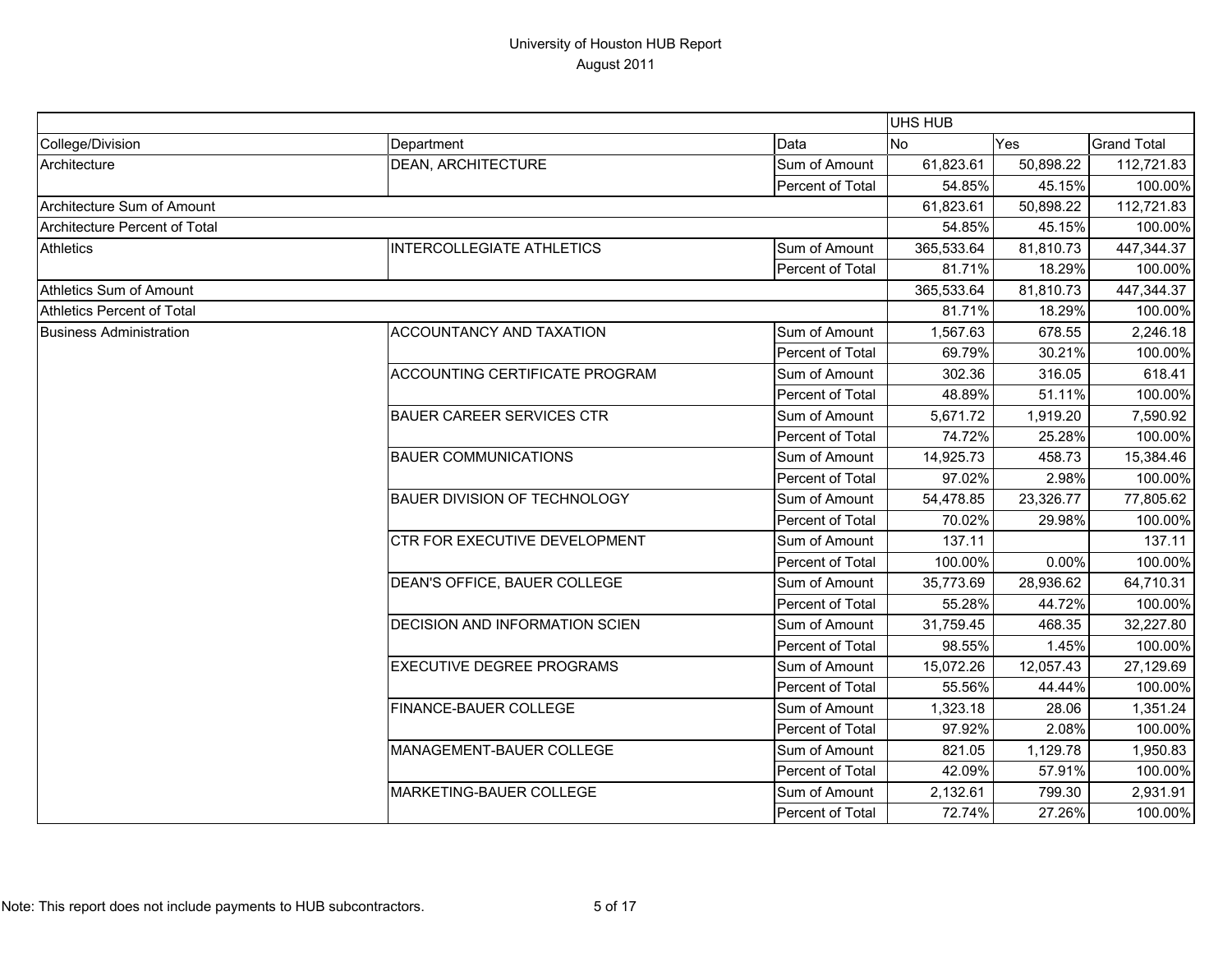|                                              |                                              |                  | UHS HUB    |           |                    |
|----------------------------------------------|----------------------------------------------|------------------|------------|-----------|--------------------|
| College/Division                             | Department                                   | Data             | <b>No</b>  | Yes       | <b>Grand Total</b> |
| <b>Business Administration</b>               | <b>MBA STUDENT SERVICES CENTER</b>           | Sum of Amount    | 9,328.73   | 6,156.96  | 15,485.69          |
|                                              |                                              | Percent of Total | 60.24%     | 39.76%    | 100.00%            |
|                                              | <b>SALES EXCELLENCE INSTITUTE</b>            | Sum of Amount    | 979.30     | 469.52    | 1,448.82           |
|                                              |                                              | Percent of Total | 67.59%     | 32.41%    | 100.00%            |
|                                              | SMALL BUSINESS DEV CENTER                    | Sum of Amount    | 14,337.76  | 13,565.57 | 27,903.33          |
|                                              |                                              | Percent of Total | 51.38%     | 48.62%    | 100.00%            |
|                                              | UNDERGRAD BUSINESS PROG                      | Sum of Amount    | 808.47     | 323.00    | 1,131.47           |
|                                              |                                              | Percent of Total | 71.45%     | 28.55%    | 100.00%            |
| Business Administration Sum of Amount        |                                              |                  | 189,419.90 | 90,633.89 | 280,053.79         |
| Business Administration Percent of Total     |                                              |                  | 67.64%     | 32.36%    | 100.00%            |
| Chancellor/President                         | <b>COMMUNITY RELATIONS &amp; INST ACCESS</b> | Sum of Amount    |            | 618.20    | 618.20             |
|                                              |                                              | Percent of Total | 0.00%      | 100.00%   | 100.00%            |
|                                              | OFFICE OF EQUAL OPPORTUNITY SRVS             | Sum of Amount    | 633.66     |           | 633.66             |
|                                              |                                              | Percent of Total | 100.00%    | 0.00%     | 100.00%            |
|                                              | PRESIDENT                                    | Sum of Amount    | 1,442.96   | 130.34    | 1,573.30           |
|                                              |                                              | Percent of Total | 91.72%     | 8.28%     | 100.00%            |
|                                              | <b>STAFF COUNCIL</b>                         | Sum of Amount    | 627.25     |           | 627.25             |
|                                              |                                              | Percent of Total | 100.00%    | 0.00%     | 100.00%            |
| Chancellor/President Sum of Amount           |                                              |                  | 2,703.87   | 748.54    | 3,452.41           |
| <b>Chancellor/President Percent of Total</b> |                                              |                  | 78.32%     | 21.68%    | 100.00%            |
| Education                                    | <b>ASIAN AMERICAN STUDIES</b>                | Sum of Amount    | 5,085.90   | 137.50    | 5,223.40           |
|                                              |                                              | Percent of Total | 97.37%     | 2.63%     | 100.00%            |
|                                              | CENTER FOR INFO TECH IN EDUCATION            | Sum of Amount    | 7,190.68   | 14,926.62 | 22,117.30          |
|                                              |                                              | Percent of Total | 32.51%     | 67.49%    | 100.00%            |
|                                              | <b>CONSISTENCY MGMT &amp; COOP DISCIP</b>    | Sum of Amount    | 14,108.95  | 2,323.37  | 16,432.32          |
|                                              |                                              | Percent of Total | 85.86%     | 14.14%    | 100.00%            |
|                                              | CURRICULUM AND INSTRUCTION                   | Sum of Amount    | 44,706.12  | 5,909.05  | 50,615.17          |
|                                              |                                              | Percent of Total | 88.33%     | 11.67%    | 100.00%            |
|                                              | <b>DEAN, EDUCATION</b>                       | Sum of Amount    | 14,975.79  | 4,879.95  | 19,855.74          |
|                                              |                                              | Percent of Total | 75.42%     | 24.58%    | 100.00%            |
|                                              | EDUC EFFECTIVENESS & OUTREACH                | Sum of Amount    | 539.93     | 47.84     | 587.77             |
|                                              |                                              | Percent of Total | 91.86%     | 8.14%     | 100.00%            |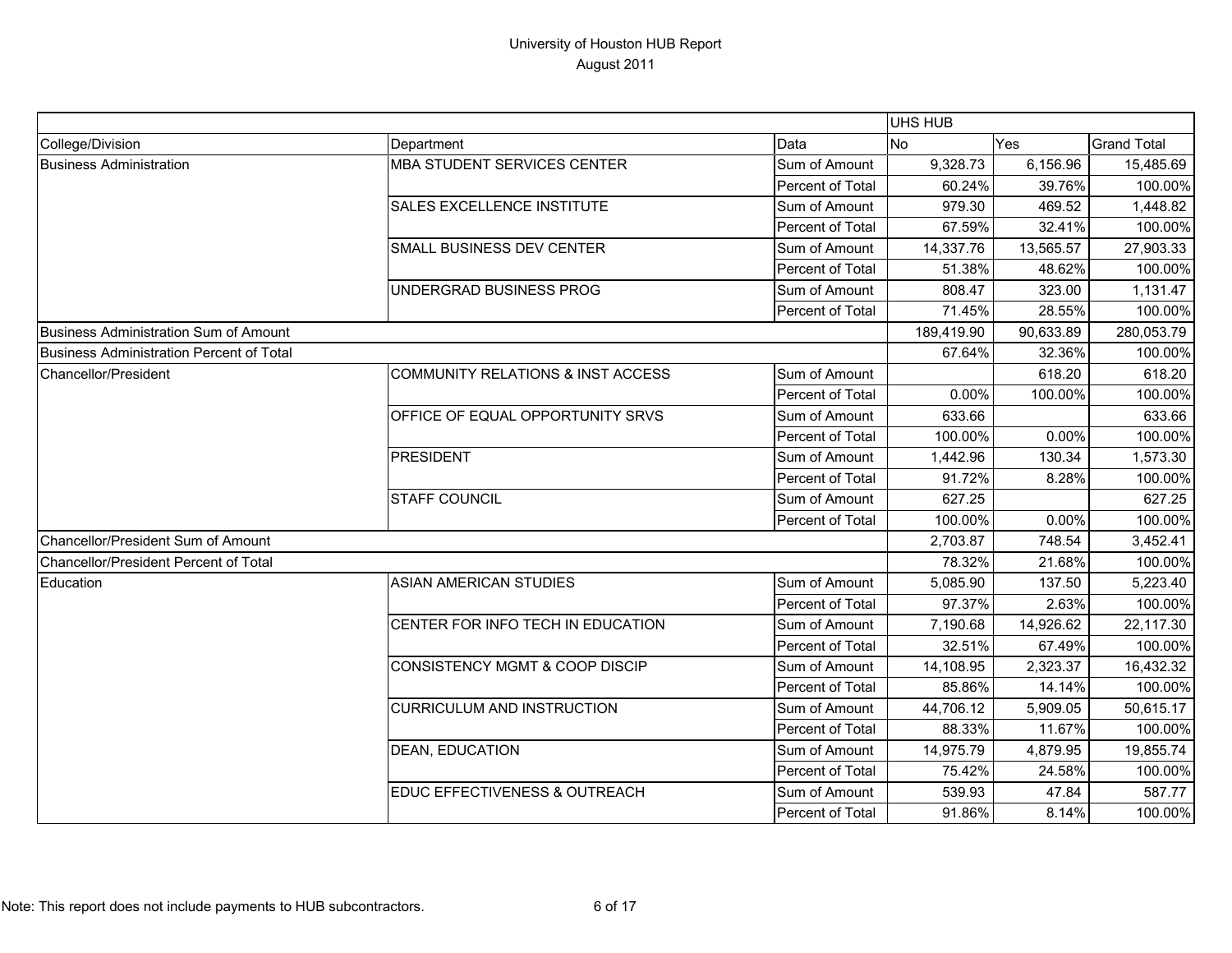|                              |                                      |                  | UHS HUB    |            |                    |
|------------------------------|--------------------------------------|------------------|------------|------------|--------------------|
| College/Division             | Department                           | Data             | No         | Yes        | <b>Grand Total</b> |
| Education                    | EDUCATIONAL PSYCHOLOGY               | Sum of Amount    | 5,033.99   | 4,690.30   | 9,724.29           |
|                              |                                      | Percent of Total | 51.77%     | 48.23%     | 100.00%            |
|                              | <b>INSTITUTE FOR URBAN EDUCATION</b> | Sum of Amount    | 330.04     | 1,876.00   | 2,206.04           |
|                              |                                      | Percent of Total | 14.96%     | 85.04%     | 100.00%            |
| Education Sum of Amount      |                                      |                  | 91,971.40  | 34,790.63  | 126,762.03         |
| Education Percent of Total   |                                      |                  | 72.55%     | 27.45%     | 100.00%            |
| Engineering                  | <b>BIOMEDICAL ENGINEERING</b>        | Sum of Amount    | 2,849.51   | 8,844.53   | 11,694.04          |
|                              |                                      | Percent of Total | 24.37%     | 75.63%     | 100.00%            |
|                              | <b>CHEMICAL ENGINEERING</b>          | Sum of Amount    | 274,351.81 | 16,582.10  | 290,933.91         |
|                              |                                      | Percent of Total | 94.30%     | 5.70%      | 100.00%            |
|                              | <b>CIVIL ENGINEERING</b>             | Sum of Amount    | 19,627.29  | 3,038.02   | 22,665.31          |
|                              |                                      | Percent of Total | 86.60%     | 13.40%     | 100.00%            |
|                              | CTR FOR INNOVATIVE GROUTING          | Sum of Amount    | 1,732.89   |            | 1,732.89           |
|                              |                                      | Percent of Total | 100.00%    | 0.00%      | 100.00%            |
|                              | <b>DEAN, ENGINEERING</b>             | Sum of Amount    | 71,732.15  | 142,208.90 | 213,941.05         |
|                              |                                      | Percent of Total | 33.53%     | 66.47%     | 100.00%            |
|                              | ELECTRICAL ENGINEERING               | Sum of Amount    | 179,176.66 | 16,021.45  | 195,198.11         |
|                              |                                      | Percent of Total | 91.79%     | 8.21%      | 100.00%            |
|                              | <b>ENGINEERING SERVICES</b>          | Sum of Amount    | 1,703.75   |            | 1,703.75           |
|                              |                                      | Percent of Total | 100.00%    | 0.00%      | 100.00%            |
|                              | <b>INDUSTRIAL ENGINEERING</b>        | Sum of Amount    | 7,537.86   | 143.76     | 7,681.62           |
|                              |                                      | Percent of Total | 98.13%     | 1.87%      | 100.00%            |
|                              | <b>MECHANICAL ENGINEERING</b>        | Sum of Amount    | 102,992.14 | 70,624.63  | 173,616.77         |
|                              |                                      | Percent of Total | 59.32%     | 40.68%     | 100.00%            |
|                              | NATL CTR FOR AIRBORNE LASER MAPPING  | Sum of Amount    | 7,898.95   | 545.43     | 8,444.38           |
|                              |                                      | Percent of Total | 93.54%     | 6.46%      | 100.00%            |
|                              | TX HURRICANE CTR INVT TECH           | Sum of Amount    | 317.63     |            | 317.63             |
|                              |                                      | Percent of Total | 100.00%    | 0.00%      | 100.00%            |
|                              | <b>WIND ENERGY CENTER</b>            | Sum of Amount    | 4,917.10   | 179.31     | 5,096.41           |
|                              |                                      | Percent of Total | 96.48%     | 3.52%      | 100.00%            |
| Engineering Sum of Amount    |                                      |                  | 674,837.74 | 258,188.13 | 933,025.87         |
| Engineering Percent of Total |                                      |                  | 72.33%     | 27.67%     | 100.00%            |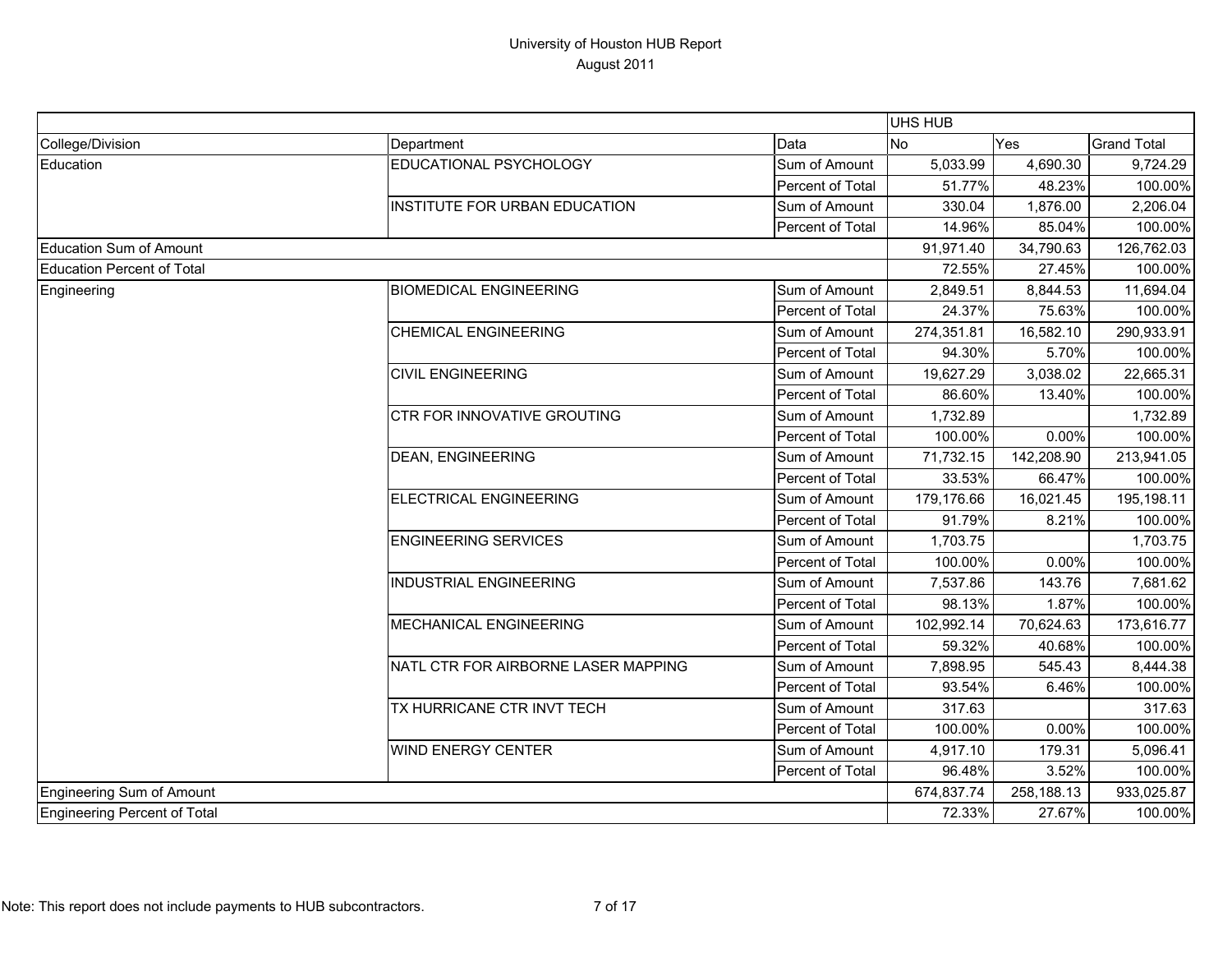|                                                  |                                            |                  | <b>UHS HUB</b> |           |                    |
|--------------------------------------------------|--------------------------------------------|------------------|----------------|-----------|--------------------|
| College/Division                                 | Department                                 | Data             | <b>No</b>      | Yes       | <b>Grand Total</b> |
| <b>Graduate College of Social Work</b>           | ADMISSIONS-GCSW                            | Sum of Amount    | 1,135.35       |           | 1,135.35           |
|                                                  |                                            | Percent of Total | 100.00%        | 0.00%     | 100.00%            |
|                                                  | <b>ALUMNI &amp; CAREER SERVICES</b>        | Sum of Amount    |                | 21.60     | 21.60              |
|                                                  |                                            | Percent of Total | 0.00%          | 100.00%   | 100.00%            |
|                                                  | CHILD & FAMILY CTR FOR INNOVATIVE RESEARCH | Sum of Amount    | 7,915.20       | 1,075.90  | 8,991.10           |
|                                                  |                                            | Percent of Total | 88.03%         | 11.97%    | 100.00%            |
|                                                  | CTR DRUG & SOCIAL POLICY RESRC             | Sum of Amount    | 20,670.55      | 76.93     | 20,747.48          |
|                                                  |                                            | Percent of Total | 99.63%         | 0.37%     | 100.00%            |
|                                                  | DEAN, SOCIAL WORK                          | Sum of Amount    | 843.59         | 1,194.85  | 2,038.44           |
|                                                  |                                            | Percent of Total | 41.38%         | 58.62%    | 100.00%            |
|                                                  | <b>FIELD OFFICE</b>                        | Sum of Amount    | 1,763.87       | 816.86    | 2,580.73           |
|                                                  |                                            | Percent of Total | 68.35%         | 31.65%    | 100.00%            |
|                                                  | <b>GCSW INFORMATION TECHNOLOGY</b>         | Sum of Amount    | 924.00         |           | 924.00             |
|                                                  |                                            | Percent of Total | 100.00%        | 0.00%     | 100.00%            |
|                                                  | <b>GCSW STUDENT SERVICES</b>               | Sum of Amount    |                | 46.80     | 46.80              |
|                                                  |                                            | Percent of Total | 0.00%          | 100.00%   | 100.00%            |
|                                                  | OFFICE OF COMMUNITY PROJECTS               | Sum of Amount    |                | 65.00     | 65.00              |
|                                                  |                                            | Percent of Total | 0.00%          | 100.00%   | 100.00%            |
| Graduate College of Social Work Sum of Amount    |                                            |                  | 33,252.56      | 3,297.94  | 36,550.50          |
| Graduate College of Social Work Percent of Total |                                            |                  | 90.98%         | 9.02%     | 100.00%            |
| <b>Honors College</b>                            | DEAN, HONORS COLLEGE                       | Sum of Amount    | 51,426.91      | 5,125.70  | 56,552.61          |
|                                                  |                                            | Percent of Total | 90.94%         | 9.06%     | 100.00%            |
|                                                  | <b>HOUSTON TEACHERS INSTITUTE</b>          | Sum of Amount    | 310.21         |           | 310.21             |
|                                                  |                                            | Percent of Total | 100.00%        | 0.00%     | 100.00%            |
| Honors College Sum of Amount                     |                                            |                  | 51,737.12      | 5,125.70  | 56,862.82          |
| Honors College Percent of Total                  |                                            |                  | 90.99%         | 9.01%     | 100.00%            |
| Hotel and Restaurant Management                  | DEAN, HOTEL & RESTAURANT MANAG             | Sum of Amount    | 3,648.03       | 284.94    | 3,932.97           |
|                                                  |                                            | Percent of Total | 92.76%         | 7.24%     | 100.00%            |
|                                                  | HOTEL AND RESTAURANT MANAGEMENT            | Sum of Amount    | 257,965.48     | 33,169.75 | 291,135.23         |
|                                                  |                                            | Percent of Total | 88.61%         | 11.39%    | 100.00%            |
| Hotel and Restaurant Management Sum of Amount    |                                            |                  | 261,613.51     | 33,454.69 | 295,068.20         |
| Hotel and Restaurant Management Percent of Total |                                            | 88.66%           | 11.34%         | 100.00%   |                    |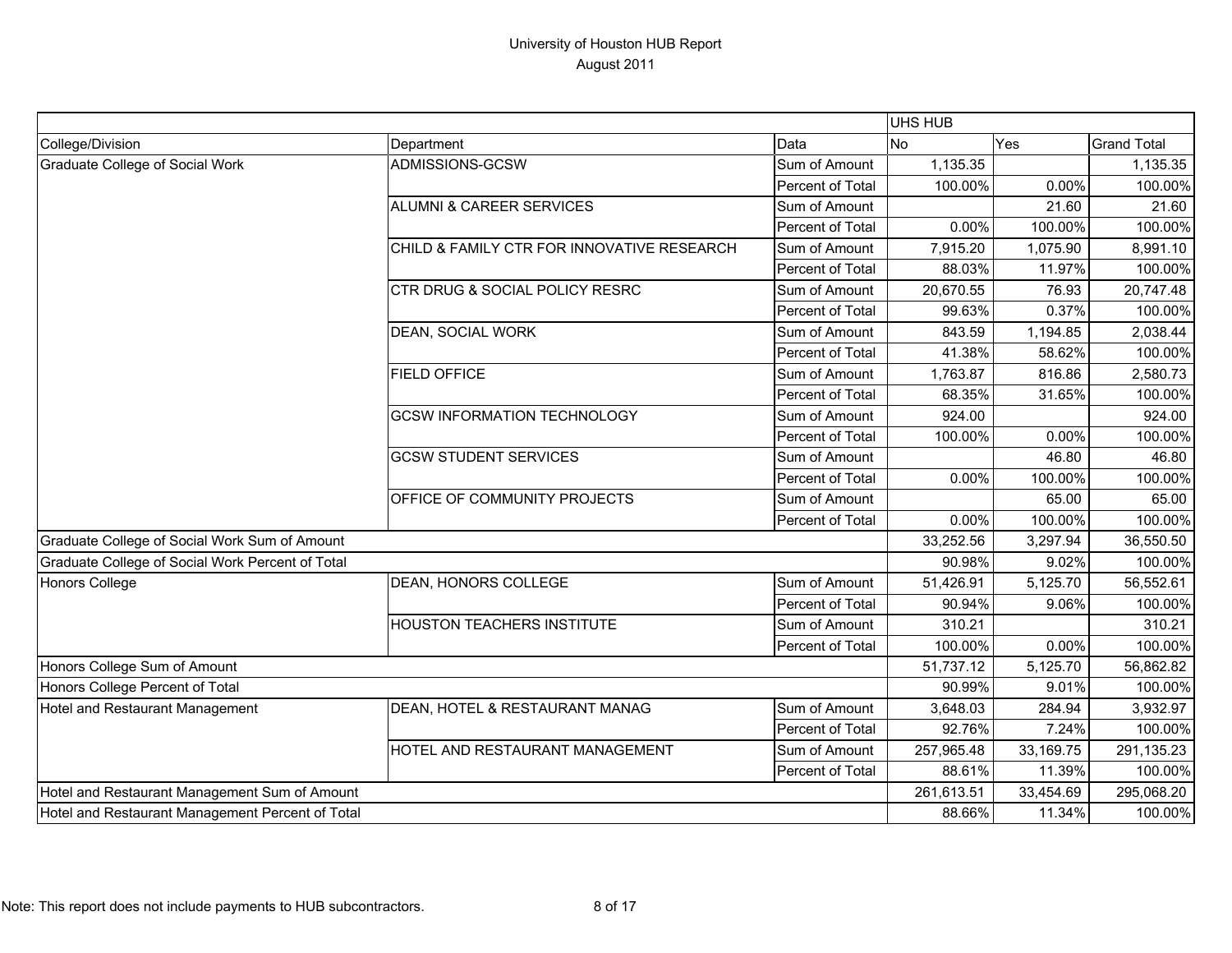|                  |                                     |                  | <b>UHS HUB</b> |          |                    |
|------------------|-------------------------------------|------------------|----------------|----------|--------------------|
| College/Division | Department                          | Data             | <b>No</b>      | Yes      | <b>Grand Total</b> |
| Law Center       | ASSOCIATE DEAN, LAW                 | Sum of Amount    | 38.93          |          | 38.93              |
|                  |                                     | Percent of Total | 100.00%        | 0.00%    | 100.00%            |
|                  | <b>BLAKELEY INSTITUTE</b>           | Sum of Amount    | 6,751.82       |          | 6,751.82           |
|                  |                                     | Percent of Total | 100.00%        | 0.00%    | 100.00%            |
|                  | <b>BUSINESS SERVICES, LAW</b>       | Sum of Amount    |                | 4,744.27 | 4,744.27           |
|                  |                                     | Percent of Total | 0.00%          | 100.00%  | 100.00%            |
|                  | <b>CAREER SERVICES, LAW</b>         | Sum of Amount    | 4,813.18       | 2,129.70 | 6,942.88           |
|                  |                                     | Percent of Total | 69.33%         | 30.67%   | 100.00%            |
|                  | DEAN, LAW                           | Sum of Amount    | 65,551.75      | 222.70   | 65,774.45          |
|                  |                                     | Percent of Total | 99.66%         | 0.34%    | 100.00%            |
|                  | <b>FACILITIES, LAW</b>              | Sum of Amount    | 1,511.79       | 1,324.45 | 2,836.24           |
|                  |                                     | Percent of Total | 53.30%         | 46.70%   | 100.00%            |
|                  | <b>FACULTY SUPPORT LAW</b>          | Sum of Amount    | 3,987.83       | 5,403.59 | 9,391.42           |
|                  |                                     | Percent of Total | 42.46%         | 57.54%   | 100.00%            |
|                  | HEALTH LAW & POLICY INSTITUTE       | Sum of Amount    | 4,926.67       | 3,039.86 | 7,966.53           |
|                  |                                     | Percent of Total | 61.84%         | 38.16%   | 100.00%            |
|                  | INST OF HIGHER EDU & GOVERNANCE LAW | Sum of Amount    | 204.01         | 354.77   | 558.78             |
|                  |                                     | Percent of Total | 36.51%         | 63.49%   | 100.00%            |
|                  | LAW                                 | Sum of Amount    |                | 984.99   | 984.99             |
|                  |                                     | Percent of Total | $0.00\%$       | 100.00%  | 100.00%            |
|                  | LAW INFORMATION TECHNOLOGY          | Sum of Amount    | 7,223.27       | 209.94   | 7,433.21           |
|                  |                                     | Percent of Total | 97.18%         | 2.82%    | 100.00%            |
|                  | <b>LAW LIBRARY</b>                  | Sum of Amount    | 58,091.33      | 1,488.21 | 59,579.54          |
|                  |                                     | Percent of Total | 97.50%         | 2.50%    | 100.00%            |
|                  | LEGAL AID CLINIC, LAW               | Sum of Amount    | 77.26          |          | 77.26              |
|                  |                                     | Percent of Total | 100.00%        | 0.00%    | 100.00%            |
|                  | LEGAL RESEARCH & WRITING, LAW       | Sum of Amount    |                | 526.15   | 526.15             |
|                  |                                     | Percent of Total | 0.00%          | 100.00%  | 100.00%            |
|                  | PUBLIC RELS & MARKETING, LAW        | Sum of Amount    | 25,972.69      |          | 25,972.69          |
|                  |                                     | Percent of Total | 100.00%        | 0.00%    | 100.00%            |
|                  | STUDENT ORGANIZATION, LAW           | Sum of Amount    | 3,608.94       | 1,886.40 | 5,495.34           |
|                  |                                     | Percent of Total | 65.67%         | 34.33%   | 100.00%            |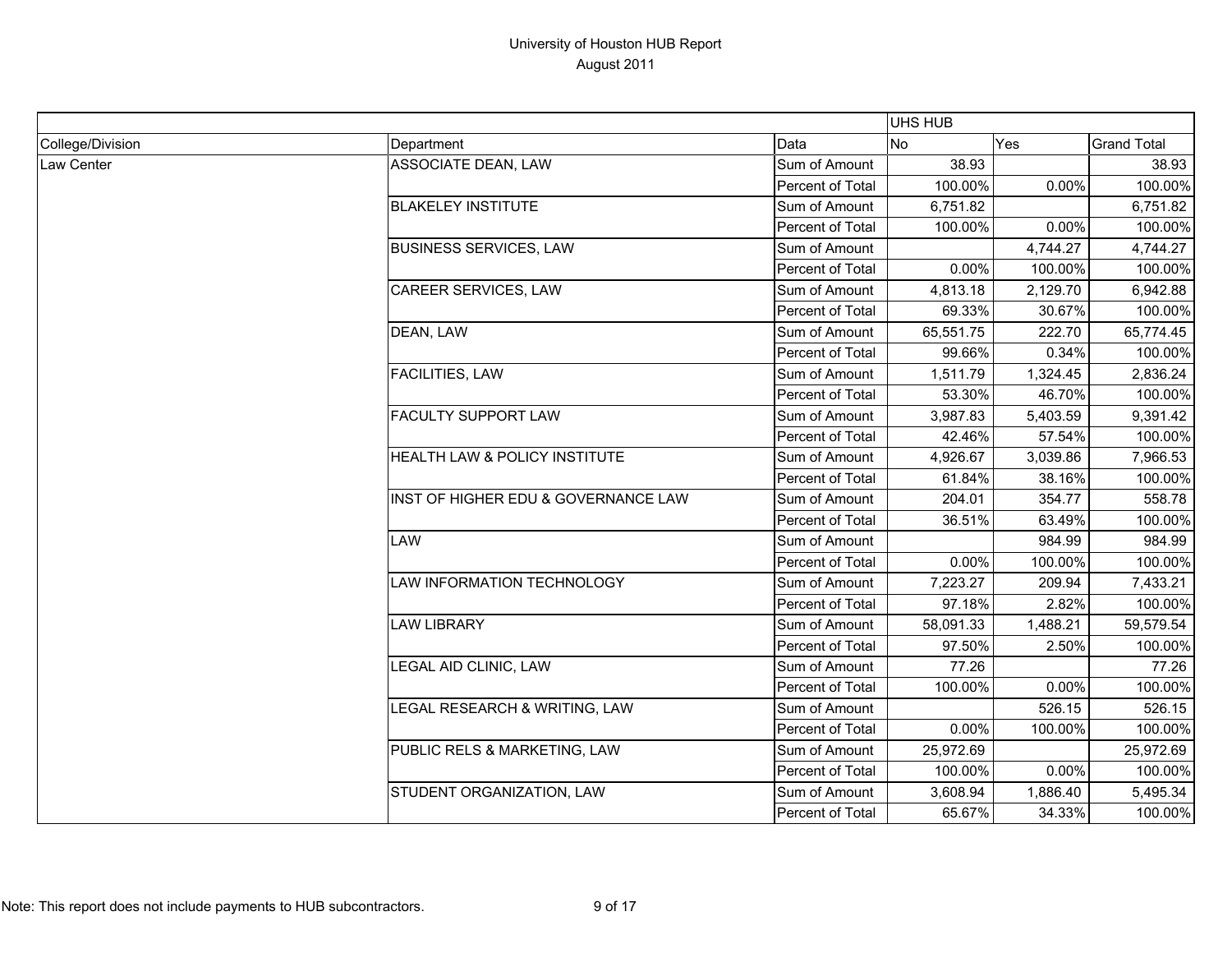|                                         |                                  |                  | UHS HUB    |           |                    |
|-----------------------------------------|----------------------------------|------------------|------------|-----------|--------------------|
| College/Division                        | Department                       | Data             | <b>No</b>  | Yes       | <b>Grand Total</b> |
| Law Center                              | STUDENT SERVICES, LAW            | Sum of Amount    | 17,697.39  | 2,962.86  | 20,660.25          |
|                                         |                                  | Percent of Total | 85.66%     | 14.34%    | 100.00%            |
| Law Center Sum of Amount                |                                  |                  | 200,456.86 | 25,277.89 | 225,734.75         |
| Law Center Percent of Total             |                                  |                  | 88.80%     | 11.20%    | 100.00%            |
| <b>Liberal Arts and Social Sciences</b> | <b>AEROSPACE STUDIES</b>         | Sum of Amount    | 3,300.66   | 153.98    | 3,454.64           |
|                                         |                                  | Percent of Total | 95.54%     | 4.46%     | 100.00%            |
|                                         | AFRICAN-AMERICAN STUDIES         | Sum of Amount    | 306.53     | 2,600.96  | 2,907.49           |
|                                         |                                  | Percent of Total | 10.54%     | 89.46%    | 100.00%            |
|                                         | <b>ANTHROPOLOGY</b>              | Sum of Amount    | 244.85     | (409.14)  | (164.29)           |
|                                         |                                  | Percent of Total | $-149.04%$ | 249.04%   | 100.00%            |
|                                         | <b>ART</b>                       | Sum of Amount    | 14,567.49  | 36,215.93 | 50,783.42          |
|                                         |                                  | Percent of Total | 28.69%     | 71.31%    | 100.00%            |
|                                         | <b>ARTE PUBLICO</b>              | Sum of Amount    | 27,534.19  | 322.23    | 27,856.42          |
|                                         |                                  | Percent of Total | 98.84%     | 1.16%     | 100.00%            |
|                                         | <b>BAND</b>                      | Sum of Amount    | 1,281.87   |           | 1,281.87           |
|                                         |                                  | Percent of Total | 100.00%    | 0.00%     | 100.00%            |
|                                         | <b>BLAFFER GALLERY</b>           | Sum of Amount    | 14,431.95  | 32.20     | 14,464.15          |
|                                         |                                  | Percent of Total | 99.78%     | 0.22%     | 100.00%            |
|                                         | CENTER FOR PUBLIC HISTORY        | Sum of Amount    | 2,048.43   | 114.51    | 2,162.94           |
|                                         |                                  | Percent of Total | 94.71%     | 5.29%     | 100.00%            |
|                                         | CENTER FOR PUBLIC POLICY         | Sum of Amount    | 13,827.16  | 114.61    | 13,941.77          |
|                                         |                                  | Percent of Total | 99.18%     | 0.82%     | 100.00%            |
|                                         | <b>COMMUNICATION</b>             | Sum of Amount    | 8,115.53   | 9,832.64  | 17,948.17          |
|                                         |                                  | Percent of Total | 45.22%     | 54.78%    | 100.00%            |
|                                         | <b>COMMUNICATIONS DISORDERS</b>  | Sum of Amount    | 11,417.26  | 9,093.24  | 20,510.50          |
|                                         |                                  | Percent of Total | 55.67%     | 44.33%    | 100.00%            |
|                                         | <b>CWMCA CENTER FOR THE ARTS</b> | Sum of Amount    | 3,584.94   | 83.23     | 3,668.17           |
|                                         |                                  | Percent of Total | 97.73%     | 2.27%     | 100.00%            |
|                                         | DEAN, LIBERAL ARTS & SOC SCI     | Sum of Amount    | 7,691.54   | 10,060.26 | 17,751.80          |
|                                         |                                  | Percent of Total | 43.33%     | 56.67%    | 100.00%            |
|                                         | <b>ECONOMICS</b>                 | Sum of Amount    | 1,355.49   | 9,727.55  | 11,083.04          |
|                                         |                                  | Percent of Total | 12.23%     | 87.77%    | 100.00%            |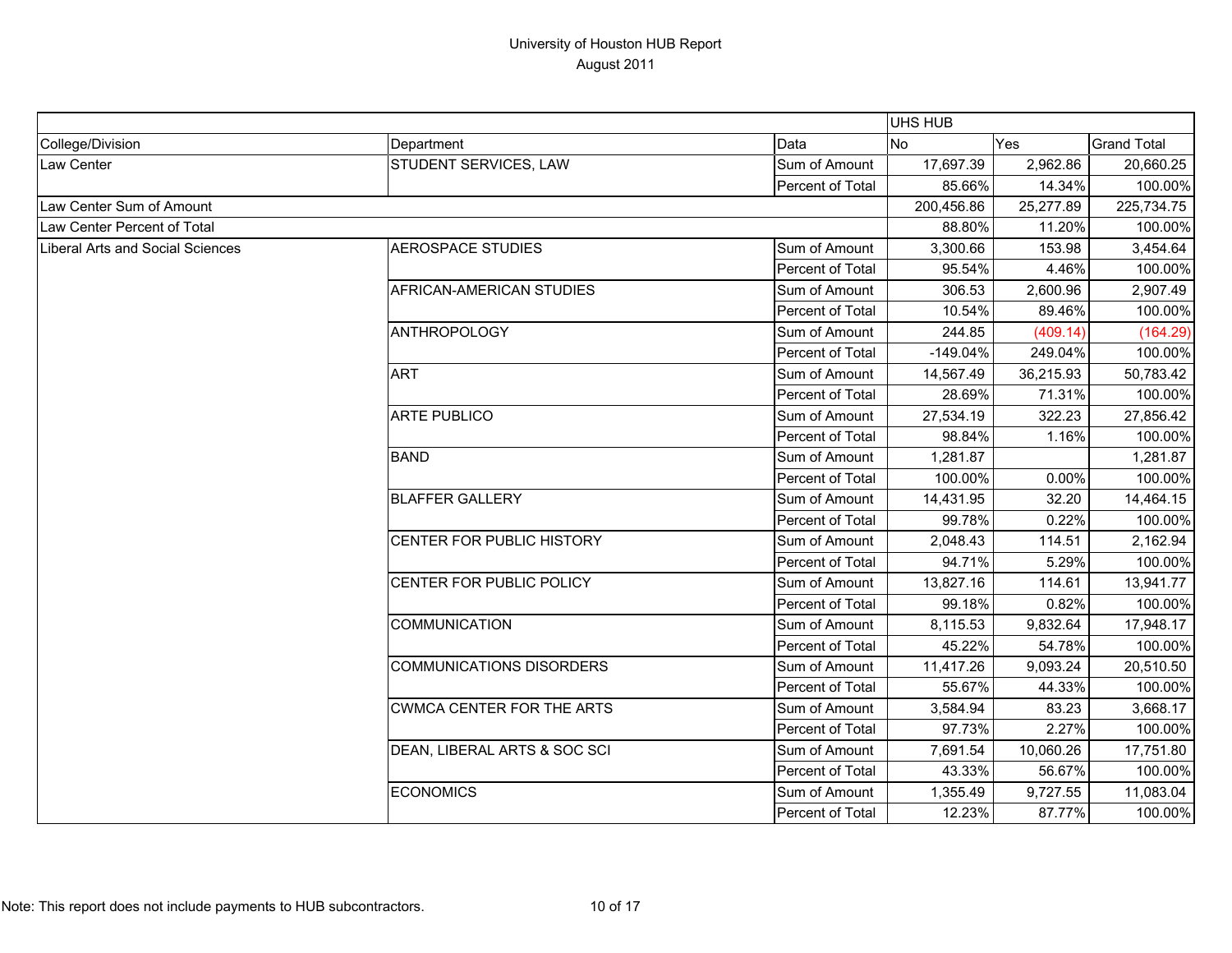|                                  |                                        |                  | <b>UHS HUB</b> |           |                    |
|----------------------------------|----------------------------------------|------------------|----------------|-----------|--------------------|
| College/Division                 | Department                             | Data             | No             | Yes       | <b>Grand Total</b> |
| Liberal Arts and Social Sciences | <b>ENGLISH</b>                         | Sum of Amount    | 9,048.57       | 22,765.06 | 31,813.63          |
|                                  |                                        | Percent of Total | 28.44%         | 71.56%    | 100.00%            |
|                                  | HEALTH AND HUMAN PERFORMANCE           | Sum of Amount    | 63,973.25      | 14,483.50 | 78,456.75          |
|                                  |                                        | Percent of Total | 81.54%         | 18.46%    | 100.00%            |
|                                  | <b>HISPANIC STUDIES</b>                | Sum of Amount    | 2,739.15       | 6,343.74  | 9,082.89           |
|                                  |                                        | Percent of Total | 30.16%         | 69.84%    | 100.00%            |
|                                  | <b>HISTORY</b>                         | Sum of Amount    | 669.87         | 3,105.86  | 3,775.73           |
|                                  |                                        | Percent of Total | 17.74%         | 82.26%    | 100.00%            |
|                                  | <b>MEXICAN-AMERICAN STUDIES</b>        | Sum of Amount    | 10,305.69      | 7,339.40  | 17,645.09          |
|                                  |                                        | Percent of Total | 58.41%         | 41.59%    | 100.00%            |
|                                  | <b>MILITARY SCIENCE</b>                | Sum of Amount    | 1,919.14       |           | 1,919.14           |
|                                  |                                        | Percent of Total | 100.00%        | 0.00%     | 100.00%            |
|                                  | MODERN AND CLASSICAL LANGUAGES         | Sum of Amount    | 4,184.02       | 3,726.06  | 7,910.08           |
|                                  |                                        | Percent of Total | 52.89%         | 47.11%    | 100.00%            |
|                                  | <b>MUSIC</b>                           | Sum of Amount    | 12,112.54      | 4,318.16  | 16,430.70          |
|                                  |                                        | Percent of Total | 73.72%         | 26.28%    | 100.00%            |
|                                  | PHILOSOPHY                             | Sum of Amount    | 239.20         | 3,053.89  | 3,293.09           |
|                                  |                                        | Percent of Total | 7.26%          | 92.74%    | 100.00%            |
|                                  | POLITICAL SCIENCE                      | Sum of Amount    | 5,436.89       | 459.65    | 5,896.54           |
|                                  |                                        | Percent of Total | 92.20%         | 7.80%     | 100.00%            |
|                                  | <b>PSYCHOLOGY</b>                      | Sum of Amount    | 9,984.36       | 2,428.95  | 12,413.31          |
|                                  |                                        | Percent of Total | 80.43%         | 19.57%    | 100.00%            |
|                                  | PUBLIC ADMINISTRATION PROGRAM          | Sum of Amount    |                | 245.00    | 245.00             |
|                                  |                                        | Percent of Total | 0.00%          | 100.00%   | 100.00%            |
|                                  | <b>RELIGIOUS STUDIES</b>               | Sum of Amount    | 108.13         | 236.82    | 344.95             |
|                                  |                                        | Percent of Total | 31.35%         | 68.65%    | 100.00%            |
|                                  | <b>SOCIOLOGY</b>                       | Sum of Amount    | 2,018.80       | 15,832.56 | 17,851.36          |
|                                  |                                        | Percent of Total | 11.31%         | 88.69%    | 100.00%            |
|                                  | <b>THEATER</b>                         | Sum of Amount    | 33,047.27      | 393.72    | 33,440.99          |
|                                  |                                        | Percent of Total | 98.82%         | 1.18%     | 100.00%            |
|                                  | WOMEN'S, GENDER, AND SEXUALITY STUDIES | Sum of Amount    | 1,102.43       | 95.61     | 1,198.04           |
|                                  |                                        | Percent of Total | 92.02%         | 7.98%     | 100.00%            |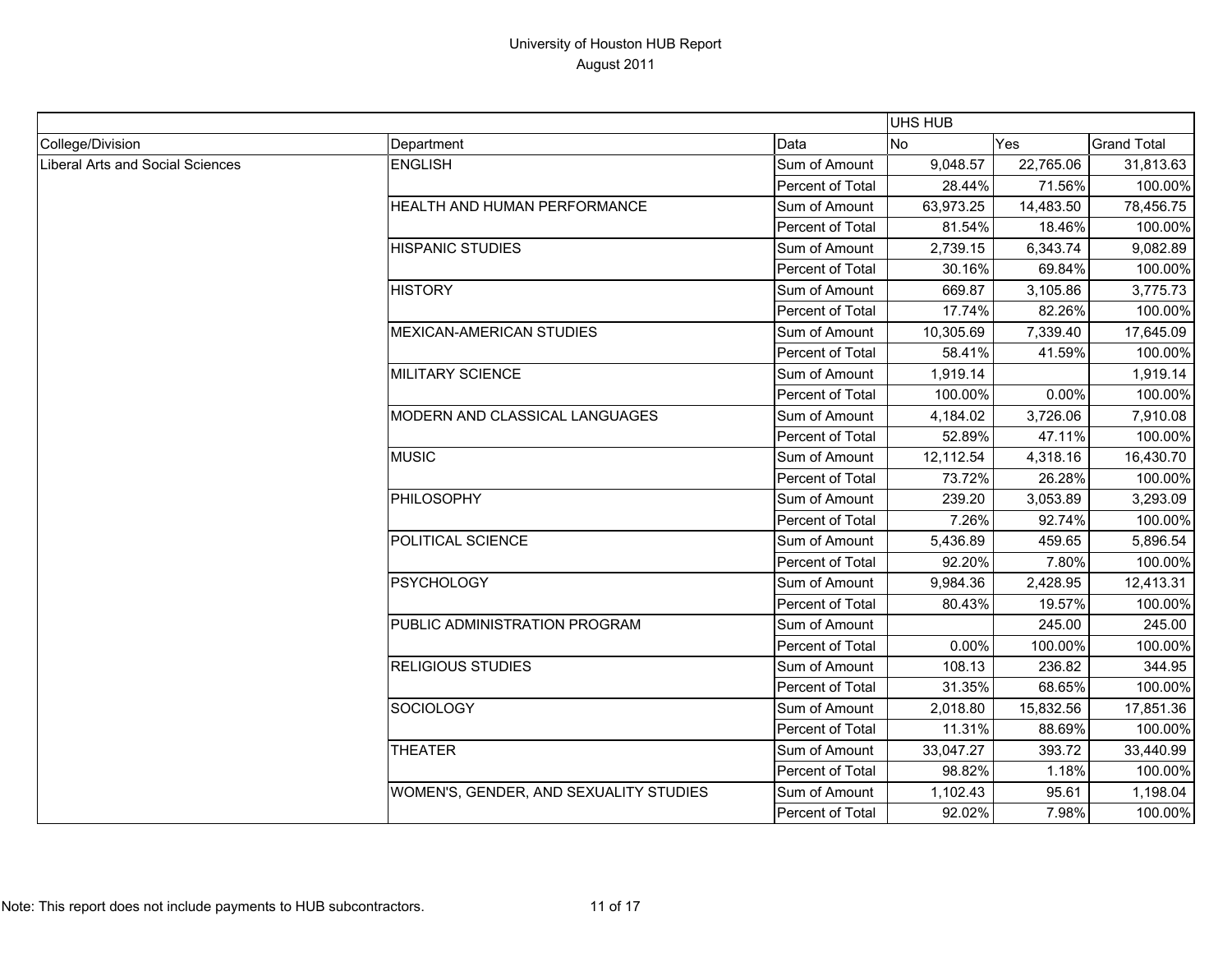|                                                   |                                               |                  | UHS HUB    |            |                    |
|---------------------------------------------------|-----------------------------------------------|------------------|------------|------------|--------------------|
| College/Division                                  | Department                                    | Data             | <b>No</b>  | Yes        | <b>Grand Total</b> |
| Liberal Arts and Social Sciences                  | <b>WRITING CENTER</b>                         | Sum of Amount    | 51.99      | 224.97     | 276.96             |
|                                                   |                                               | Percent of Total | 18.77%     | 81.23%     | 100.00%            |
| Liberal Arts and Social Sciences Sum of Amount    |                                               |                  | 266,649.19 | 162,995.15 | 429,644.34         |
| Liberal Arts and Social Sciences Percent of Total |                                               |                  | 62.06%     | 37.94%     | 100.00%            |
| Library                                           | UNIVERSITY LIBRARIES                          | Sum of Amount    | 535,990.05 | 302,888.79 | 838,878.84         |
|                                                   |                                               | Percent of Total | 63.89%     | 36.11%     | 100.00%            |
| Library Sum of Amount                             |                                               |                  | 535,990.05 | 302,888.79 | 838,878.84         |
| <b>Library Percent of Total</b>                   |                                               |                  | 63.89%     | 36.11%     | 100.00%            |
| Natural Science and Mathematics                   | <b>BIOCHEM &amp; BIOPHYS SCIENCE-OLD</b>      | Sum of Amount    | 39.98      |            | 39.98              |
|                                                   |                                               | Percent of Total | 100.00%    | 0.00%      | 100.00%            |
|                                                   | <b>BIOLOGY &amp; BIOCHEMISTRY</b>             | Sum of Amount    | 104,286.68 | 10,559.89  | 114,846.57         |
|                                                   |                                               | Percent of Total | 90.81%     | 9.19%      | 100.00%            |
|                                                   | <b>CHEMISTRY</b>                              | Sum of Amount    | 79,883.63  | 11,569.29  | 91,452.92          |
|                                                   |                                               | Percent of Total | 87.35%     | 12.65%     | 100.00%            |
|                                                   | <b>COMPUTER SCIENCE</b>                       | Sum of Amount    | 15,625.69  | 3,407.47   | 19,033.16          |
|                                                   |                                               | Percent of Total | 82.10%     | 17.90%     | 100.00%            |
|                                                   | CTR FOR NUCLEAR RECEPTORS & CELL SIGNALING    | Sum of Amount    | 431,173.20 | 10,061.76  | 441,234.96         |
|                                                   |                                               | Percent of Total | 97.72%     | 2.28%      | 100.00%            |
|                                                   | DEAN, NATURAL SCIENCE & MATHE                 | Sum of Amount    | 16,403.71  | 7,197.13   | 23,600.84          |
|                                                   |                                               | Percent of Total | 69.50%     | 30.50%     | 100.00%            |
|                                                   | EARTH AND ATMOSPHERIC SCIENCES                | Sum of Amount    | 225,353.05 | 1,653.24   | 227,006.29         |
|                                                   |                                               | Percent of Total | 99.27%     | 0.73%      | 100.00%            |
|                                                   | INST FOR MULTIDIM AIR QUALITY STUDIES (IMAQS) | Sum of Amount    | 5,142.29   |            | 5,142.29           |
|                                                   |                                               | Percent of Total | 100.00%    | 0.00%      | 100.00%            |
|                                                   | <b>MATHEMATICS</b>                            | Sum of Amount    | 25,285.72  | 814.27     | 26,099.99          |
|                                                   |                                               | Percent of Total | 96.88%     | 3.12%      | 100.00%            |
|                                                   | <b>PHYSICS</b>                                | Sum of Amount    | 57,799.68  | 3,564.55   | 61,364.23          |
|                                                   |                                               | Percent of Total | 94.19%     | 5.81%      | 100.00%            |
| Natural Science and Mathematics Sum of Amount     |                                               |                  | 960,993.63 | 48,827.60  | 1,009,821.23       |
| Natural Science and Mathematics Percent of Total  |                                               |                  | 95.16%     | 4.84%      | 100.00%            |
| Optometry                                         | DEAN, OPTOMETRY                               | Sum of Amount    | 14,654.24  | 4,282.85   | 18,937.09          |
|                                                   |                                               | Percent of Total | 77.38%     | 22.62%     | 100.00%            |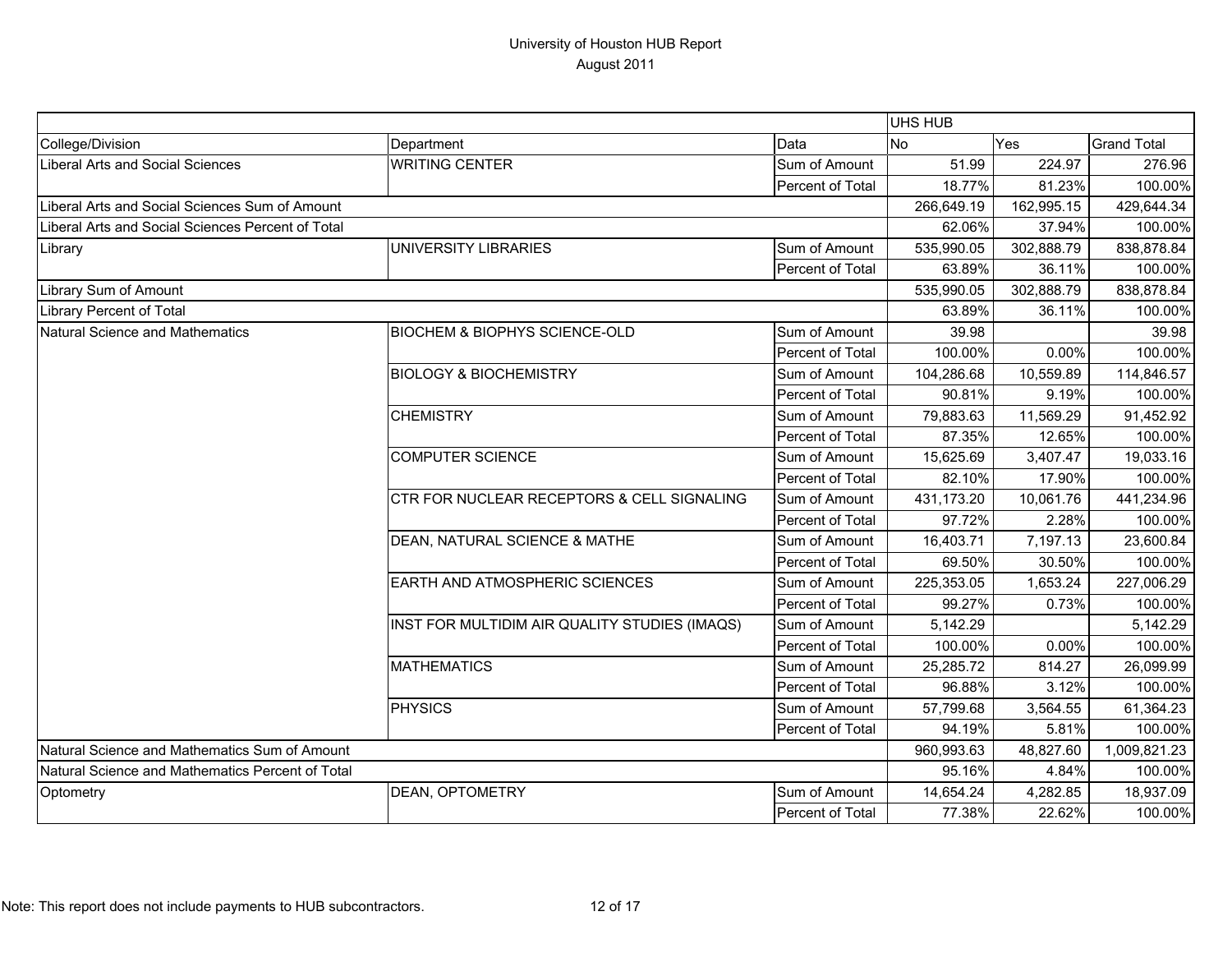|                            |                                       |                  | UHS HUB    |           |                    |
|----------------------------|---------------------------------------|------------------|------------|-----------|--------------------|
| College/Division           | Department                            | Data             | <b>No</b>  | Yes       | <b>Grand Total</b> |
| Optometry                  | OPT VISION SCIENCES                   | Sum of Amount    | 16,425.32  | 3,055.27  | 19,480.59          |
|                            |                                       | Percent of Total | 84.32%     | 15.68%    | 100.00%            |
|                            | OPTOMETRY CLINIC                      | Sum of Amount    | 22,881.54  | 13,252.80 | 36,134.34          |
|                            |                                       | Percent of Total | 63.32%     | 36.68%    | 100.00%            |
| Optometry Sum of Amount    |                                       | 53,961.10        | 20,590.92  | 74,552.02 |                    |
| Optometry Percent of Total |                                       |                  | 72.38%     | 27.62%    | 100.00%            |
| Pharmacy                   | CLINICAL PHARMACY & ADMINISTRA        | Sum of Amount    | 17,529.53  | 8,661.55  | 26,191.08          |
|                            |                                       | Percent of Total | 66.93%     | 33.07%    | 100.00%            |
|                            | <b>DEAN, PHARMACY</b>                 | Sum of Amount    | 48,212.57  | 2,548.43  | 50,761.00          |
|                            |                                       | Percent of Total | 94.98%     | 5.02%     | 100.00%            |
|                            | PHARMACOLOGICAL & PHARMACEUTIC        | Sum of Amount    | 112,749.85 | 704.16    | 113,454.01         |
|                            |                                       | Percent of Total | 99.38%     | 0.62%     | 100.00%            |
| Pharmacy Sum of Amount     |                                       |                  | 178,491.95 | 11,914.14 | 190,406.09         |
| Pharmacy Percent of Total  |                                       |                  | 93.74%     | 6.26%     | 100.00%            |
| Research                   | ANIMAL CARE OPERATIONS                | Sum of Amount    | 33,893.99  | 2,229.12  | 36,123.11          |
|                            |                                       | Percent of Total | 93.83%     | 6.17%     | 100.00%            |
|                            | CENTER FOR ADVANCED MATERIALS         | Sum of Amount    | 2,184.83   |           | 2,184.83           |
|                            |                                       | Percent of Total | 100.00%    | 0.00%     | 100.00%            |
|                            | CENTER FOR MATERIALS CHEMISTRY        | Sum of Amount    | 6.45       | 102.86    | 109.31             |
|                            |                                       | Percent of Total | 5.90%      | 94.10%    | 100.00%            |
|                            | <b>CTR FOR BIOMED/ENVIRON GENOMIC</b> | Sum of Amount    | 7,504.01   |           | 7,504.01           |
|                            |                                       | Percent of Total | 100.00%    | 0.00%     | 100.00%            |
|                            | CTR NEURO AND BIOMECH RESEARCH        | Sum of Amount    | 1,608.80   |           | 1,608.80           |
|                            |                                       | Percent of Total | 100.00%    | 0.00%     | 100.00%            |
|                            | ENVIRONMENTAL INSTIT-HOUSTON          | Sum of Amount    | 578.19     |           | 578.19             |
|                            |                                       | Percent of Total | 100.00%    | 0.00%     | 100.00%            |
|                            | <b>GRANTS AND CONTRACTS</b>           | Sum of Amount    | 326.04     |           | 326.04             |
|                            |                                       | Percent of Total | 100.00%    | 0.00%     | 100.00%            |
|                            | <b>HOUSTON COASTAL CENTER</b>         | Sum of Amount    | 2,160.12   |           | 2,160.12           |
|                            |                                       | Percent of Total | 100.00%    | 0.00%     | 100.00%            |
|                            | INSTITUTE FOR MOLECULAR DESIGN        | Sum of Amount    | 7,592.98   |           | 7,592.98           |
|                            |                                       | Percent of Total | 100.00%    | 0.00%     | 100.00%            |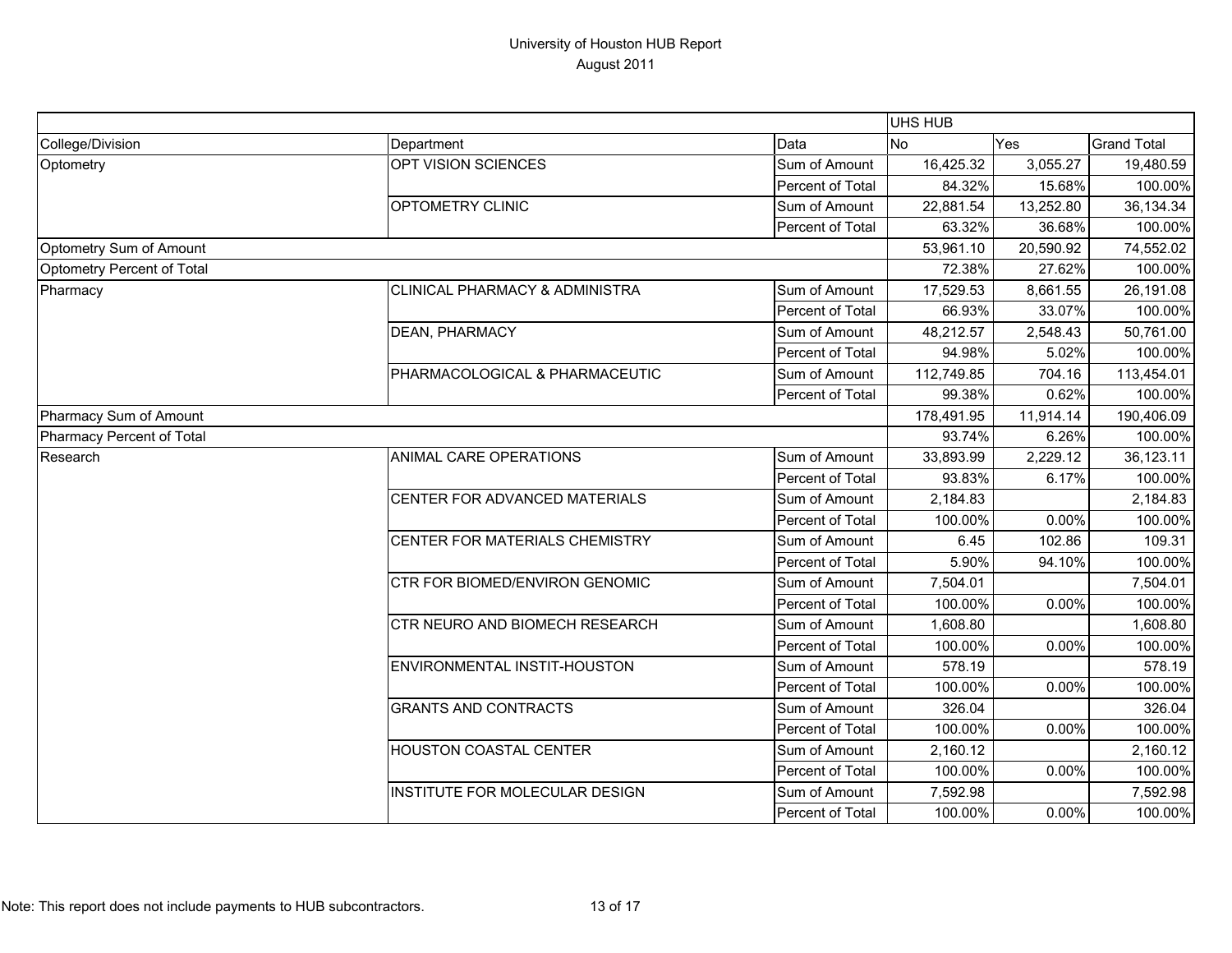|                                  |                                         | UHS HUB                 |                |            |                    |
|----------------------------------|-----------------------------------------|-------------------------|----------------|------------|--------------------|
| College/Division                 | Department                              | Data                    | N <sub>o</sub> | Yes        | <b>Grand Total</b> |
| Research                         | <b>INSTITUTE FOR NANOENERGY</b>         | Sum of Amount           | 28,912.42      | 1,626.98   | 30,539.40          |
|                                  |                                         | Percent of Total        | 94.67%         | 5.33%      | 100.00%            |
|                                  | <b>INSTITUTE FOR SPACE SYSTEMS</b>      | Sum of Amount           | 5,816.55       | 986.89     | 6,803.44           |
|                                  |                                         | Percent of Total        | 85.49%         | 14.51%     | 100.00%            |
|                                  | OFFICE OF TECHNOLOGY MANAGEMENT         | Sum of Amount           | 109,490.62     | 372.46     | 109,863.08         |
|                                  |                                         | Percent of Total        | 99.66%         | 0.34%      | 100.00%            |
|                                  | <b>RESEARCH DIVISION OFFICE</b>         | Sum of Amount           | 4,508.50       | 3,104.77   | 7,613.27           |
|                                  |                                         | Percent of Total        | 59.22%         | 40.78%     | 100.00%            |
|                                  | RESEARCH FINANCIAL SERVICES             | Sum of Amount           | 156.99         |            | 156.99             |
|                                  |                                         | Percent of Total        | 100.00%        | 0.00%      | 100.00%            |
|                                  | <b>RESEARCH INFORMATION CENTER</b>      | Sum of Amount           | 7,431.85       |            | 7,431.85           |
|                                  |                                         | Percent of Total        | 100.00%        | 0.00%      | 100.00%            |
|                                  | RESEARCH POLICIES/COMPLIANCE/COMMITTEES | Sum of Amount           | 237.74         |            | 237.74             |
|                                  |                                         | <b>Percent of Total</b> | 100.00%        | 0.00%      | 100.00%            |
|                                  | <b>TIMES</b>                            | Sum of Amount           | 43,236.19      | 2,986.32   | 46,222.51          |
|                                  |                                         | Percent of Total        | 93.54%         | 6.46%      | 100.00%            |
|                                  | TX CTR SUPERCONDUCTIVITY AT UH          | Sum of Amount           | 141,013.29     | 7,708.83   | 148,722.12         |
|                                  |                                         | Percent of Total        | 94.82%         | 5.18%      | 100.00%            |
|                                  | TX LEARNING/COMPUTATIONAL CTR           | Sum of Amount           | 36,186.41      | 6,332.03   | 42,518.44          |
|                                  |                                         | Percent of Total        | 85.11%         | 14.89%     | 100.00%            |
|                                  | TX OBESITY RESEARCH CENTER              | Sum of Amount           | 1,000.00       |            | 1,000.00           |
|                                  |                                         | Percent of Total        | 100.00%        | 0.00%      | 100.00%            |
|                                  | UH WIND CLUSTER                         | Sum of Amount           | 32,703.78      |            | 32,703.78          |
|                                  |                                         | Percent of Total        | 100.00%        | 0.00%      | 100.00%            |
| Research Sum of Amount           |                                         | 466,549.75              | 25,450.26      | 492,000.01 |                    |
| <b>Research Percent of Total</b> |                                         | 94.83%                  | 5.17%          | 100.00%    |                    |
| <b>Student Affairs</b>           | <b>CAMPUS RECREATION</b>                | Sum of Amount           | 14,809.38      | 7,867.36   | 22,676.74          |
|                                  |                                         | Percent of Total        | 65.31%         | 34.69%     | 100.00%            |
|                                  | CENTER FOR STUDENT INVOLVEMENT          | Sum of Amount           | 11,869.71      | 11,401.26  | 23,270.97          |
|                                  |                                         | <b>Percent of Total</b> | 51.01%         | 48.99%     | 100.00%            |
|                                  | CENTER FOR STUDENTS W/DISABILITIES      | Sum of Amount           | 14,568.21      | 499.99     | 15,068.20          |
|                                  |                                         | Percent of Total        | 96.68%         | 3.32%      | 100.00%            |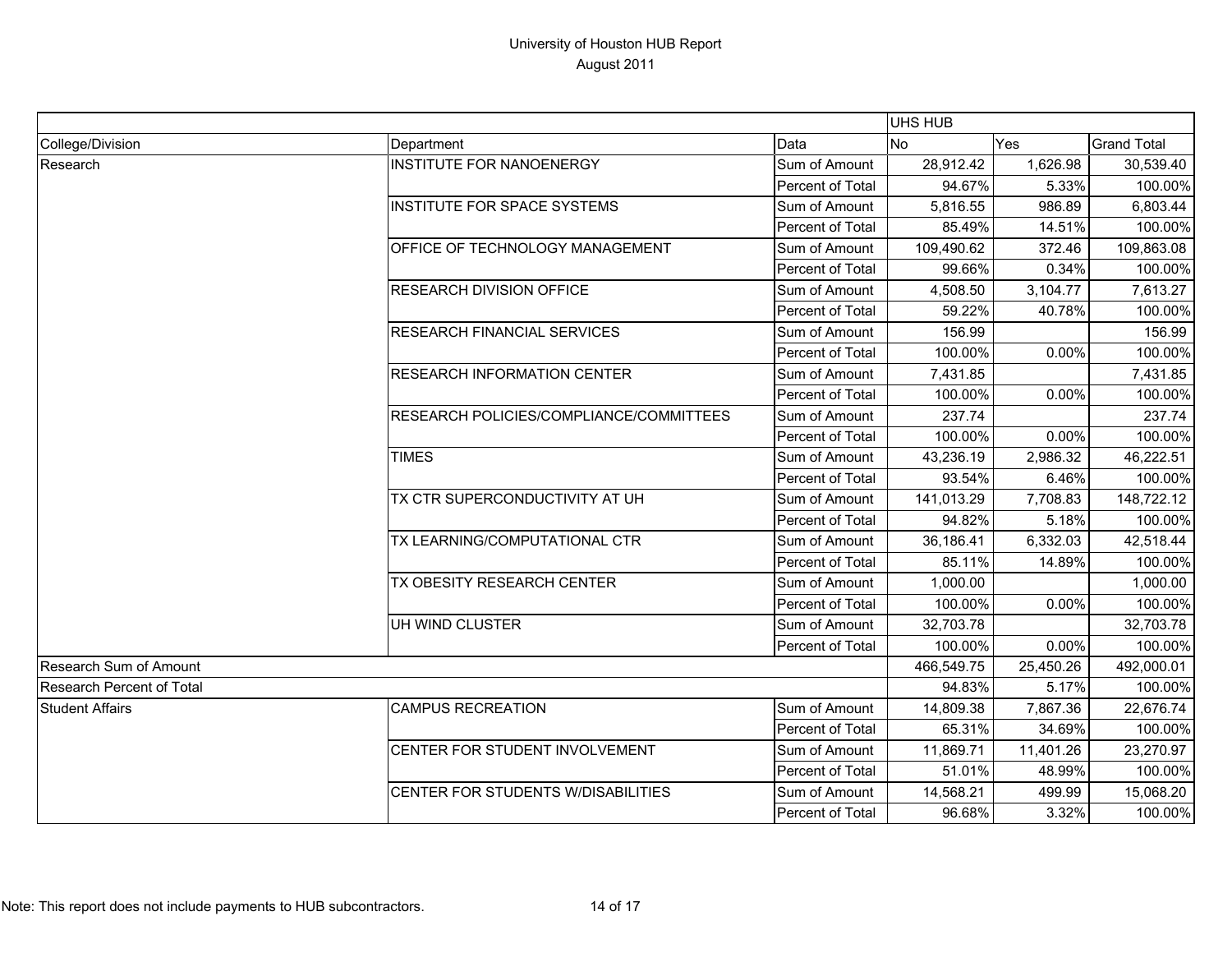|                                         |                                       |                         | UHS HUB        |            |                    |
|-----------------------------------------|---------------------------------------|-------------------------|----------------|------------|--------------------|
| College/Division                        | Department                            | Data                    | N <sub>o</sub> | Yes        | <b>Grand Total</b> |
| <b>Student Affairs</b>                  | CHILDREN'S LEARNING CENTER            | Sum of Amount           | 5,567.67       | 860.47     | 6,428.14           |
|                                         |                                       | Percent of Total        | 86.61%         | 13.39%     | 100.00%            |
|                                         | COUNSELING AND PSYCH SVCS             | Sum of Amount           | 1,812.10       | 6,048.98   | 7,861.08           |
|                                         |                                       | Percent of Total        | 23.05%         | 76.95%     | 100.00%            |
|                                         | <b>CTR FOR LEADERSHIP &amp; FSL</b>   | Sum of Amount           | 5,545.90       | 4,555.32   | 10,101.22          |
|                                         |                                       | Percent of Total        | 54.90%         | 45.10%     | 100.00%            |
|                                         | <b>DEAN OF STUDENTS</b>               | Sum of Amount           | 1,753.35       | 906.64     | 2,659.99           |
|                                         |                                       | Percent of Total        | 65.92%         | 34.08%     | 100.00%            |
|                                         | <b>RELIGION CENTER</b>                | Sum of Amount           | 1,251.44       | 232.97     | 1,484.41           |
|                                         |                                       | Percent of Total        | 84.31%         | 15.69%     | 100.00%            |
|                                         | <b>RESIDENTIAL LIFE &amp; HOUSING</b> | Sum of Amount           | 91,853.73      | 5,976.92   | 97,830.65          |
|                                         |                                       | Percent of Total        | 93.89%         | 6.11%      | 100.00%            |
|                                         | <b>STUDENT AFFAIRS</b>                | Sum of Amount           | 5,866.50       | 1,973.22   | 7,839.72           |
|                                         |                                       | Percent of Total        | 74.83%         | 25.17%     | 100.00%            |
|                                         | STUDENT HEALTH CENTER                 | Sum of Amount           | 737.45         | 25,763.86  | 26,501.31          |
|                                         |                                       | Percent of Total        | 2.78%          | 97.22%     | 100.00%            |
|                                         | STUDENT PHARMACY                      | Sum of Amount           | 17,896.08      | 1,390.92   | 19,287.00          |
|                                         |                                       | Percent of Total        | 92.79%         | 7.21%      | 100.00%            |
|                                         | <b>STUDENT PUBLICATIONS</b>           | Sum of Amount           | 34,569.85      | 6,903.56   | 41,473.41          |
|                                         |                                       | Percent of Total        | 83.35%         | 16.65%     | 100.00%            |
|                                         | UNIVERSITY CAREER SERVICES            | Sum of Amount           | 511.58         | 2,974.46   | 3,486.04           |
|                                         |                                       | Percent of Total        | 14.68%         | 85.32%     | 100.00%            |
|                                         | UNIVERSITY CENTER                     | Sum of Amount           | 28,620.87      | 18,147.59  | 46,768.46          |
|                                         |                                       | Percent of Total        | 61.20%         | 38.80%     | 100.00%            |
| <b>Student Affairs Sum of Amount</b>    |                                       | 237,233.82              | 95,503.52      | 332,737.34 |                    |
| <b>Student Affairs Percent of Total</b> |                                       | 71.30%                  | 28.70%         | 100.00%    |                    |
| Technology                              | CENTER FOR APPLIED TECHNOLOGY         | Sum of Amount           | 10,376.11      | 221.98     | 10,598.09          |
|                                         |                                       | Percent of Total        | 97.91%         | 2.09%      | 100.00%            |
|                                         | CENTER FOR FUTURE OF HEALTH           | Sum of Amount           | 195.18         | 178.99     | 374.17             |
|                                         |                                       | Percent of Total        | 52.16%         | 47.84%     | 100.00%            |
|                                         | CENTER FOR LIFE SCIENCES TECH         | Sum of Amount           | 50,817.60      |            | 50,817.60          |
|                                         |                                       | <b>Percent of Total</b> | 100.00%        | 0.00%      | 100.00%            |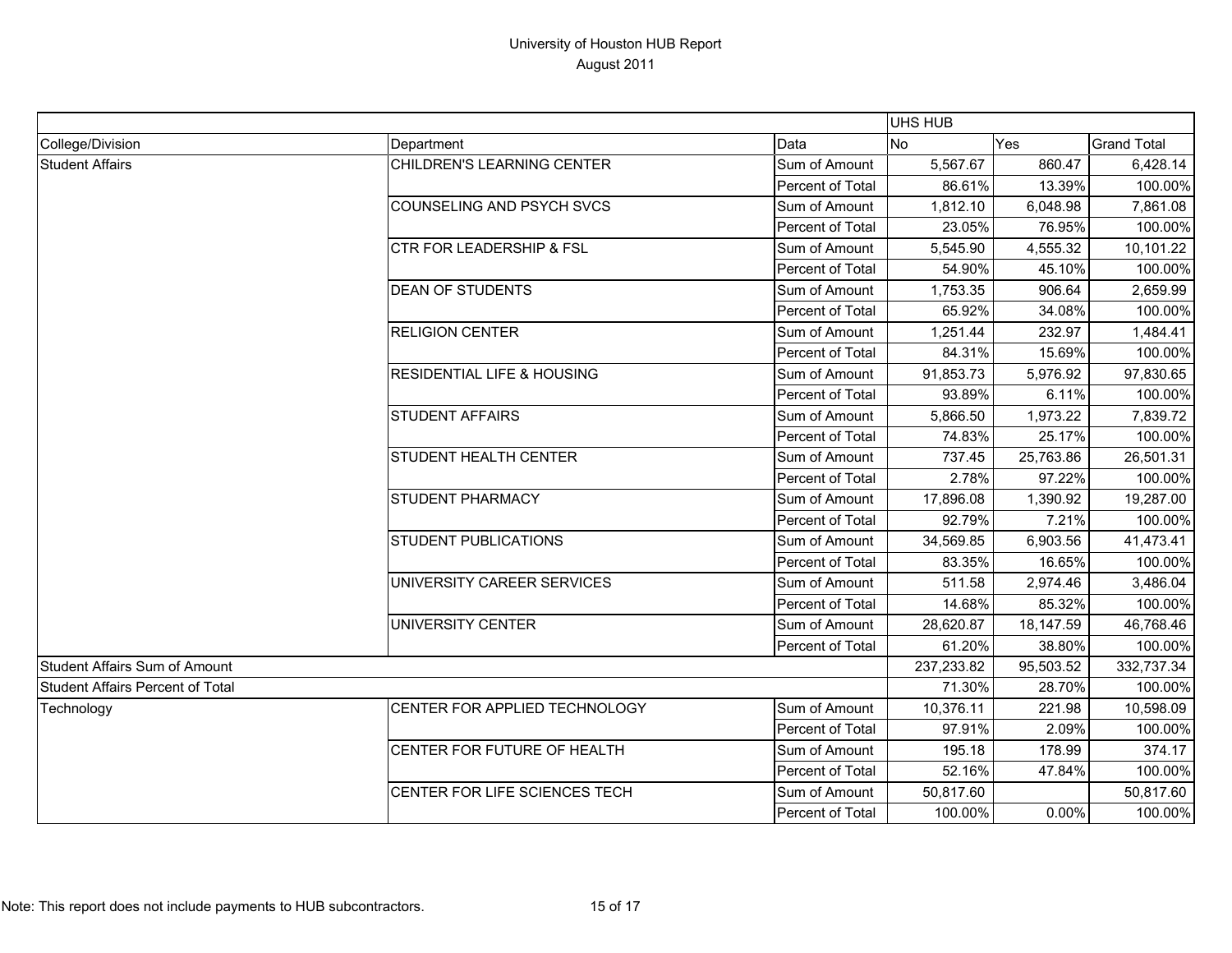|                                    |                                         |                  | UHS HUB   |            |                    |
|------------------------------------|-----------------------------------------|------------------|-----------|------------|--------------------|
| College/Division                   | Department                              | Data             | <b>No</b> | Yes        | <b>Grand Total</b> |
| Technology                         | CENTER FOR TECHNOLOGY LITERACY          | Sum of Amount    | 32,196.36 |            | 32,196.36          |
|                                    |                                         | Percent of Total | 100.00%   | 0.00%      | 100.00%            |
|                                    | <b>CONSTRUCTION MANAGEMENT</b>          | Sum of Amount    | 1,411.77  |            | 1,411.77           |
|                                    |                                         | Percent of Total | 100.00%   | 0.00%      | 100.00%            |
|                                    | DEAN, TECHNOLOGY                        | Sum of Amount    | 13,325.10 | 1,700.07   | 15,025.17          |
|                                    |                                         | Percent of Total | 88.69%    | 11.31%     | 100.00%            |
|                                    | <b>ENGINEERING TECHNOLOGY</b>           | Sum of Amount    | 2,519.90  | 260.01     | 2,779.91           |
|                                    |                                         | Percent of Total | 90.65%    | 9.35%      | 100.00%            |
|                                    | HUMAN DEVELOP AND CONSUMER SCI          | Sum of Amount    | 2,073.00  | 318.58     | 2,391.58           |
|                                    |                                         | Percent of Total | 86.68%    | 13.32%     | 100.00%            |
|                                    | <b>INFORMATION &amp; LOGISTICS TECH</b> | Sum of Amount    | 2,849.66  | 248.07     | 3,097.73           |
|                                    |                                         | Percent of Total | 91.99%    | 8.01%      | 100.00%            |
|                                    | TX MANUFACTURING ASSISTANCE CTR (TMAC)  | Sum of Amount    | 6,611.70  |            | 6,611.70           |
|                                    |                                         | Percent of Total | 100.00%   | 0.00%      | 100.00%            |
| Technology Sum of Amount           |                                         | 122,376.38       | 2,927.70  | 125,304.08 |                    |
| <b>Technology Percent of Total</b> |                                         |                  | 97.66%    | 2.34%      | 100.00%            |
| <b>University Advancement</b>      | ADVANCEMENT INFORMATION SVCS            | Sum of Amount    | 8,840.00  |            | 8,840.00           |
|                                    |                                         | Percent of Total | 100.00%   | 0.00%      | 100.00%            |
|                                    | <b>ANNUAL GIVING</b>                    | Sum of Amount    | 21,557.48 | 1,286.43   | 22,843.91          |
|                                    |                                         | Percent of Total | 94.37%    | 5.63%      | 100.00%            |
|                                    | <b>DEVELOPMENT</b>                      | Sum of Amount    | 3,546.01  | 492.96     | 4,038.97           |
|                                    |                                         | Percent of Total | 87.79%    | 12.21%     | 100.00%            |
|                                    | <b>DONOR &amp; ALUMNI RECORDS</b>       | Sum of Amount    | 15.50     | 328.28     | 343.78             |
|                                    |                                         | Percent of Total | 4.51%     | 95.49%     | 100.00%            |
|                                    | INTERNAL COMMUNICATIONS                 | Sum of Amount    |           | 6,105.00   | 6,105.00           |
|                                    |                                         | Percent of Total | 0.00%     | 100.00%    | 100.00%            |
|                                    | MARKETING-ADVANCEMENT                   | Sum of Amount    | 37,415.00 | 154.07     | 37,569.07          |
|                                    |                                         | Percent of Total | 99.59%    | 0.41%      | 100.00%            |
|                                    | OFFICE OF SPECIAL EVENTS                | Sum of Amount    | 4,622.41  | 378.64     | 5,001.05           |
|                                    |                                         | Percent of Total | 92.43%    | 7.57%      | 100.00%            |
|                                    | <b>PLANNED GIVING</b>                   | Sum of Amount    | 11,043.11 | 1,060.30   | 12,103.41          |
|                                    |                                         | Percent of Total | 91.24%    | 8.76%      | 100.00%            |